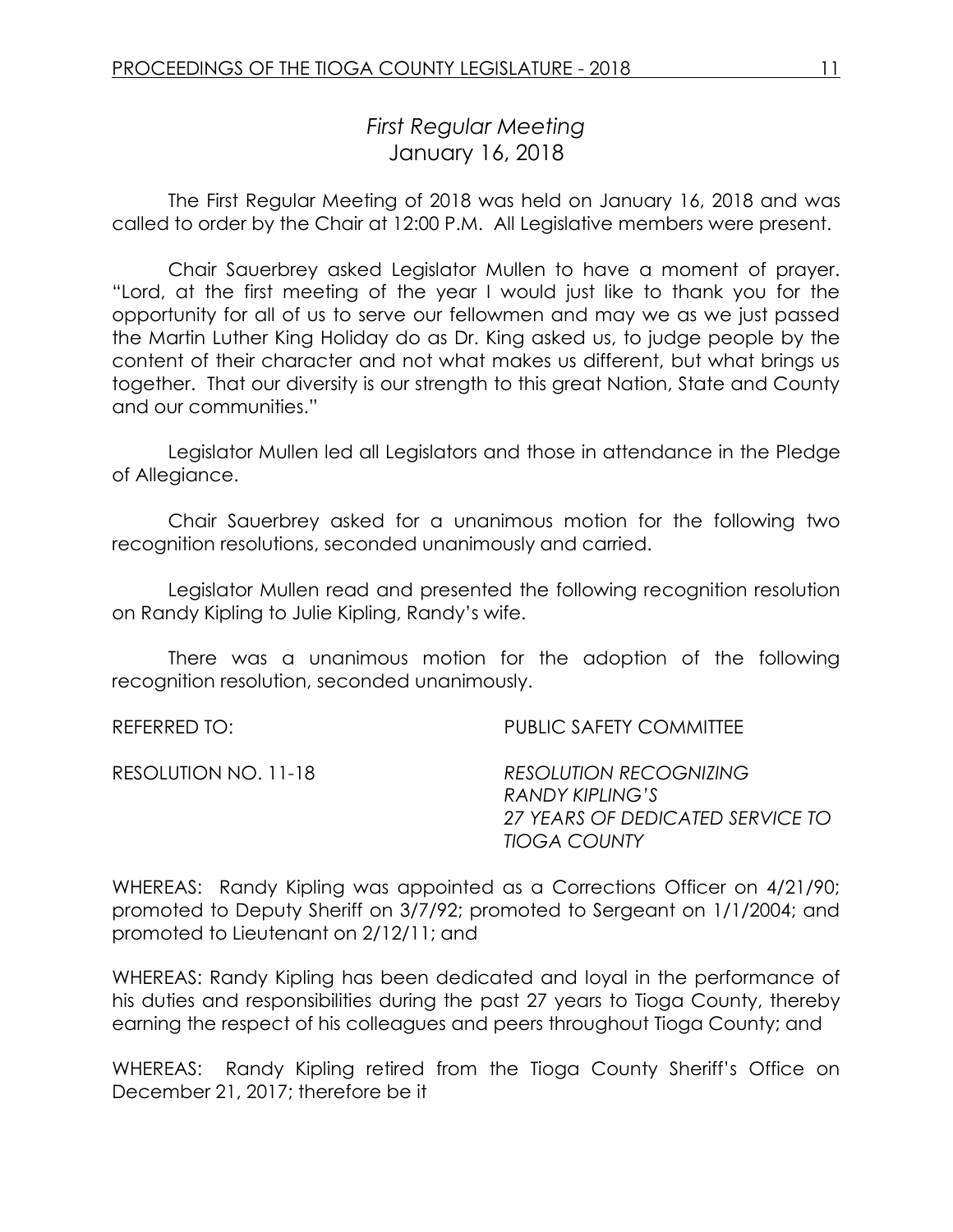RESOLVED: That the Tioga County Legislature, on its own behalf, as well as on behalf of the citizens of Tioga County, express sincere gratitude to Randy Kipling for his 27 years of dedicated and loyal service to the residents of Tioga County; and be it further

RESOLVED: That this resolution be spread upon the minutes of this meeting and a certified copy be presented to this outstanding employee, Randy Kipling.

#### ROLL CALL VOTE

Unanimously Yes – Legislators Mullen, Sauerbrey, Roberts, Standinger, Sullivan, Weston, Hollenbeck, Huttleston and Monell

No – None.

Absent – None.

#### RESOLUTION ADOPTED UNANIMOUSLY.

Legislator Mullen spoke. "I have known Randy since we were in Kindergarten. We went to Kindergarten together. We lived up around the corner from each other in the Village of Waverly. I was a Road Trooper and he was a Road Deputy. Not everything that went on when we were working together can be stated in this decorum, so I will not go into some of that, but I can tell you that Randy had a unique reputation amongst his fellow law enforcement officers, especially when he was a dog handler. He was called the "Rottweiler" by the troopers. Even after he was no longer a dog handler Randy kept that title. When you went to a domestic or a serious incident there was nobody better in this County that you wanted coming through that door than Randy Kipling. A lot of people would be yelling and screaming and when he darkened the doorway it was as quiet as a Church mouse in quite a few residences in Tioga County, when that door kind of busted off its hinges and in came Randy Kipling.

"What I use to do to Randy, we both live in the Village of Waverly, and I would work the 3:00 to 11:00 shift and Randy would work the night shift as the nighttime Supervisor. I would go to some of the more frequent places we went to that are along Route 17C that have many small houses together and I would go through there and put the spotlight on all the houses at the end of my shift and then I would sprint across the County and as I was pulling into the barracks I could hear Tioga dispatching Randy to either the Maple Lane or the Wagon Wheel trailer park. When I finally told him what I was doing I got a taste of the Rottweiler for doing that to him for over a year. He kept saying why am I going to the Maple Lane trailer park every single shift at the beginning of my shift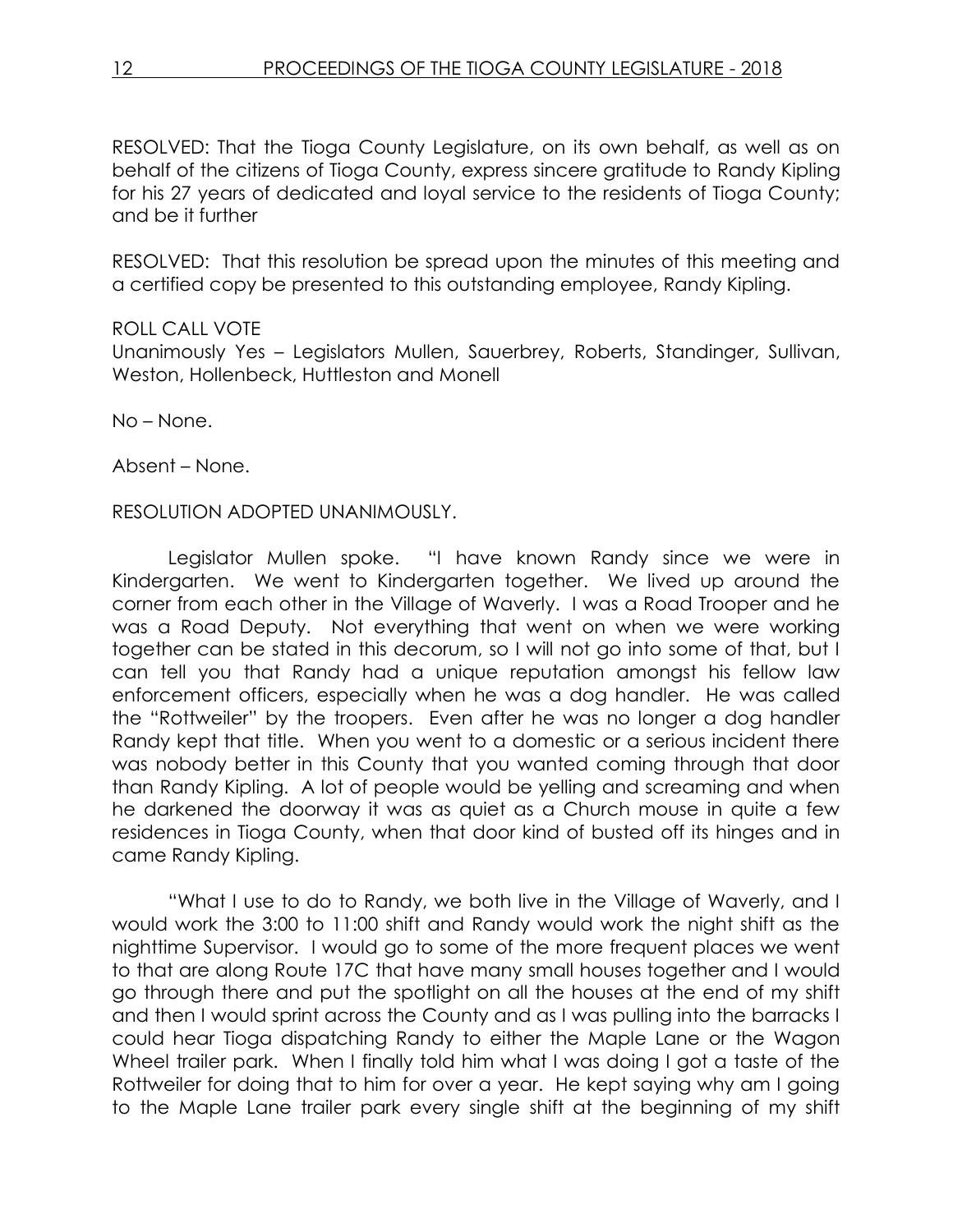because I was in there stirring things up and then going home. Randy is going to be sorely missed. I am very happy that he was able to get through his career and is now retired."

Legislator Mullen read and presented the following recognition resolution to Paul (Casey) Rhodes.

There was a unanimous motion for the adoption of the following recognition resolution, seconded unanimously.

REFERRED TO: THE PUBLIC SAFETY COMMITTEE

RESOLUTION NO. 12-18 *RESOLUTION RECOGNIZING PAUL C. RHODES 26 YEARS OF DEDICATED SERVICE TO TIOGA COUNTY*

WHEREAS: Paul C. Rhodes was appointed as a Corrections Officer on  $9/9/91$ ; promoted to Deputy Sheriff on 6/1/93; promoted to Sergeant on 4/10/00; appointed as an Investigator on 1/2/04; and promoted to Lieutenant on 4/21/12; and

WHEREAS: Paul C. Rhodes has been dedicated and loyal in the performance of his duties and responsibilities during the past 26 years to Tioga County, thereby earning the respect of his colleagues and peers throughout Tioga County; and

WHEREAS: Paul C. Rhodes retired from the Tioga County Sheriff's Office on December 21, 2017; therefore be it

RESOLVED: That the Tioga County Legislature, on its own behalf, as well as on behalf of the citizens of Tioga County, express sincere gratitude to Paul C. Rhodes for his 26 years of dedicated and loyal service to the residents of Tioga County; and be it further

RESOLVED: That this resolution be spread upon the minutes of this meeting and a certified copy be presented to this outstanding employee, Paul C. Rhodes.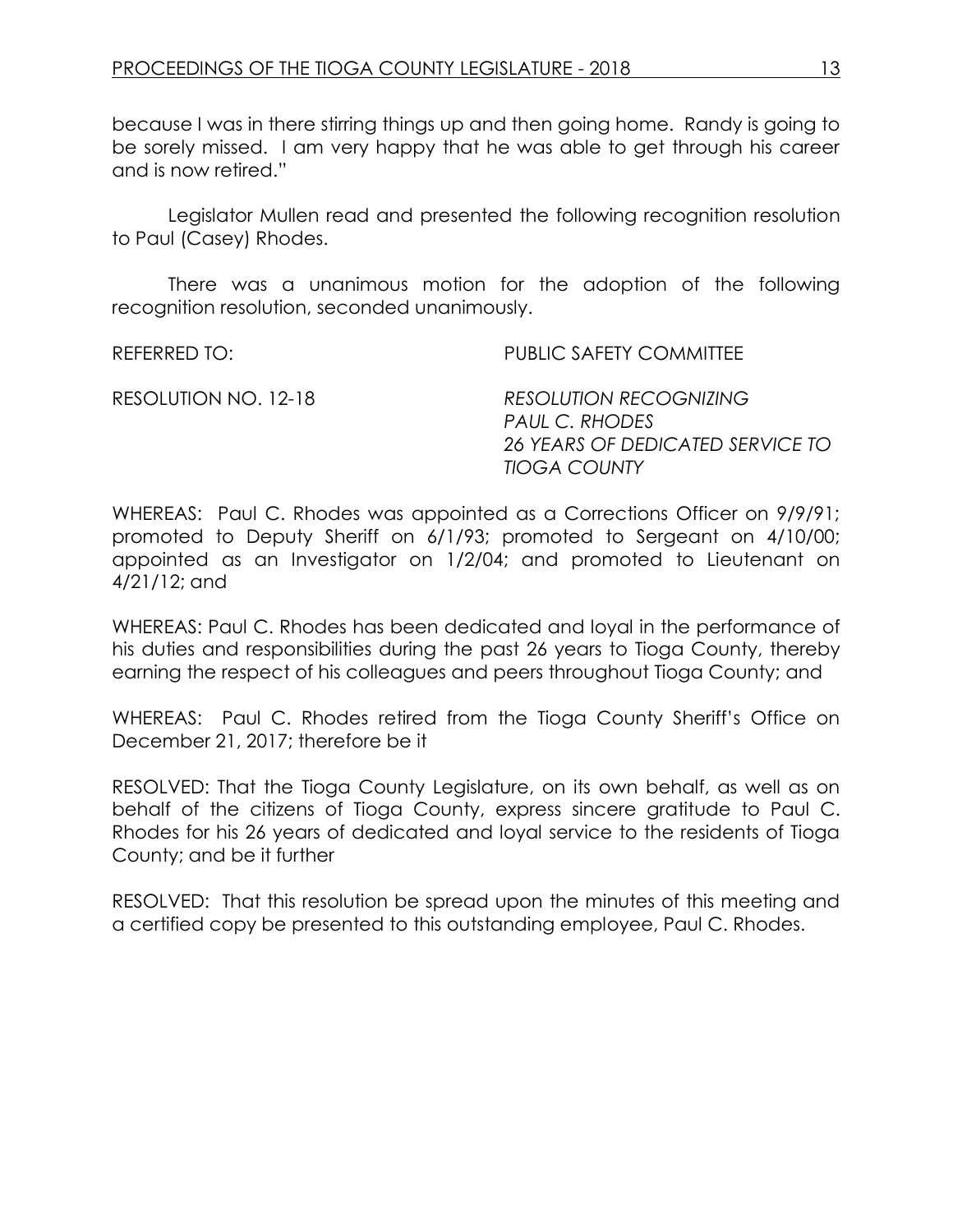#### ROLL CALL VOTE

Unanimously Yes – Legislators Mullen, Sauerbrey, Roberts, Standinger, Sullivan, Weston, Hollenbeck, Huttleston and Monell

No – None.

Absent – None.

RESOLUTION ADOPTED UNANIMOUSLY.

Legislator Mullen spoke. "I worked with Casey also as a Road Trooper stationed in Owego for 17 and a half years. There are too many funny stories that we will share over a beer when it is not on the public record. I do remember the car deer incident on 17C outside of Lockwood that was the deer that just would not die. There were more rounds expended than should have been. I think there was a need for some extra firearms training after that incident, but I will not get into that.

"There is nothing better than a retired Police Officer getting an opportunity to be standing and be honored for making it through his career safe and sound and alive. We have buried an awful lot of police officers in this Country and in this State particularly, and we have had some local police officers that have lost their lives in the recent past, and I can only tell you it does my heart good and I know the Legislature shares this opinion. Congratulations, thank God you are retired and safe, and I can tell you as being retired one of the great things is to get paid to wake up."

Sheriff Howard spoke. "I would like to thank the County Legislators for acknowledging the two employees, the two Lieutenants of nearly 60 years of experience I lost in a day. We are going to miss them both. We are headed on to new things. We have a couple of new Lieutenants, some new other promotions, two of them sitting here, Investigator Cornwell and Investigator Kipling. Julie was not sad to see Randy go because she got promoted. I just would like to say that these two Lieutenants with the past events of 2006 and 2011, both these men stood up and were not asked to do anything, but were there every day working, through the nights and I cannot say enough of what they did for us, especially during 2011. They worked an awful lot of hours during those times without being asked and that says a lot. The County certainly has lost two great men and dedicated service to the County.

"The only thing I will say about Randy is I am going to miss our mornings because I come in early and one day he came in to me and said I am sorry boss I had to set one of my deputies straight this morning, I should have closed my door. I said Randy it does not really matter if you close your door, if you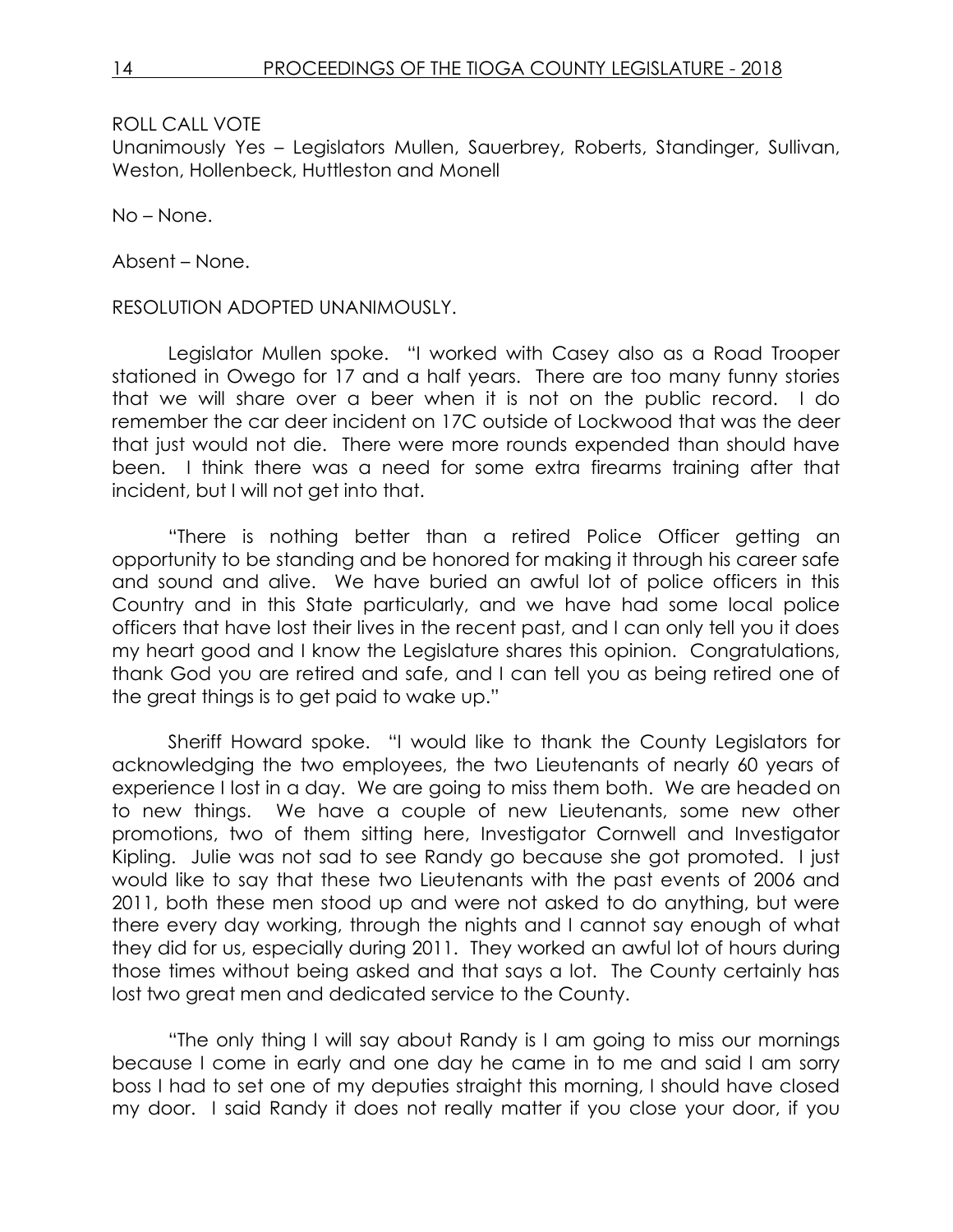close my door, both doors are closed because I can hear every word that you are bellowing out to that employee, so it does not really matter. He certainly will be missed and we look forward to our new Lieutenants taking their place and hopefully doing what they did in the past. Thank you."

There was no privilege of the floor.

Legislator Monell made a motion to approve the minutes of December 12 and 19, 2017, seconded by Legislator Mullen, and carried.

Chair Sauerbrey made the following appointments to the following Board and Committees:

## **Cornell Cooperative Extension Board**

Legislator William Standinger – 1/1/18 to 12/31/18

## **Building Demolition Committee**

Legislator Ed Hollenbeck Legislator Dennis Mullen Legislator Dale Weston, Chair of Committee

## **Budget Committee**

Legislator Tracy Monell Legislator Dennis Mullen Chair/Legislator Martha Sauerbrey Legislator William Standinger Budget Officer Rita Hollenbeck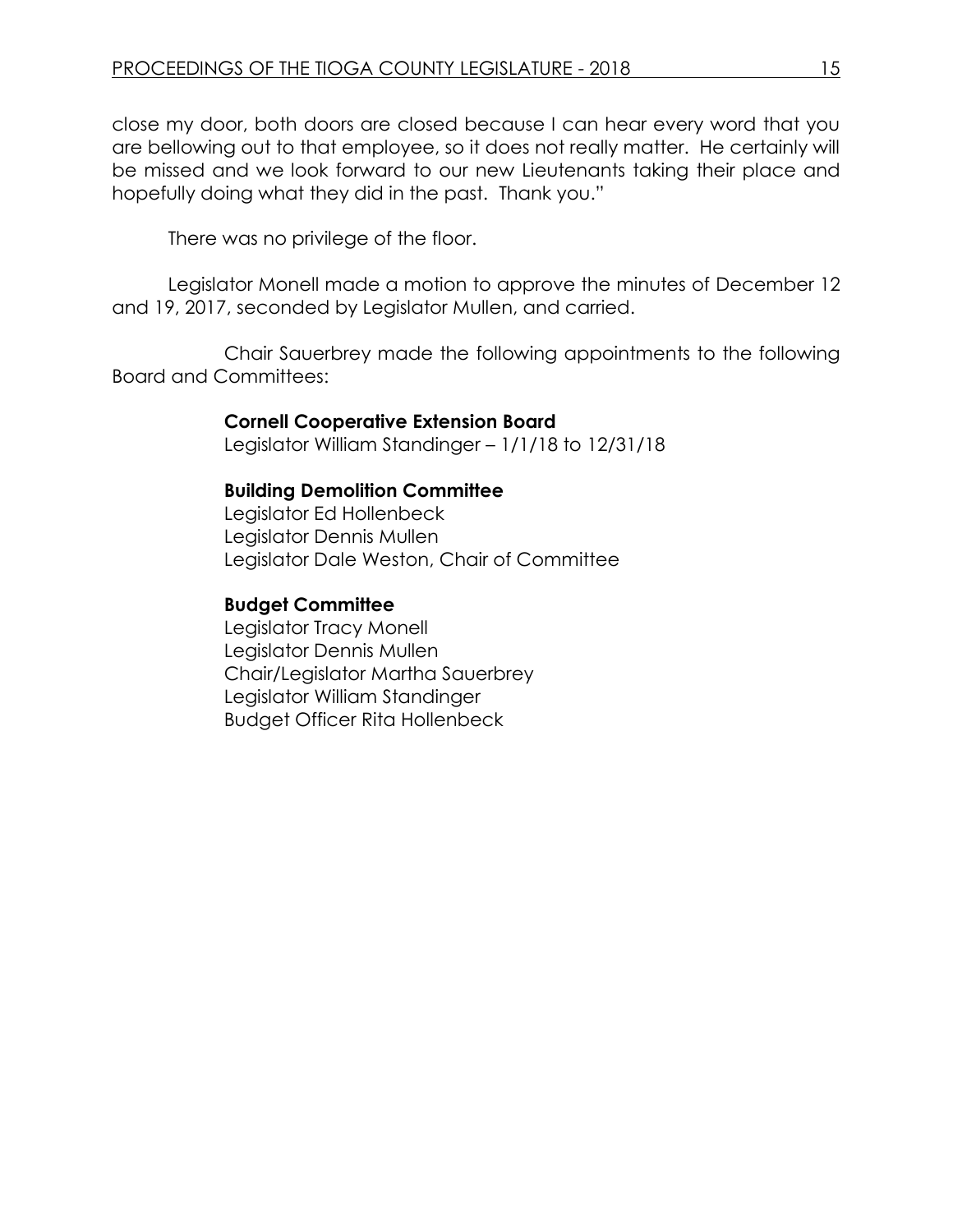Chair Sauerbrey announced the following Standing Committees for 2018:

# *STANDING COMMITTEES OF THE COUNTY LEGISLATURE OF THE COUNTY OF TIOGA FOR 2018*

|                                                                                   | Chairman          |                   |                   |            |
|-----------------------------------------------------------------------------------|-------------------|-------------------|-------------------|------------|
| 1. County Clerk,<br><b>Historian, Real Property</b><br><b>Veterans/Elections,</b> | <b>Huttleston</b> | Sullivan          | Mullen            | Standinger |
| 2. Economic Development/<br><b>Planning/Tourism/</b><br><b>Agriculture</b>        | Weston            | Roberts           | <b>Hollenbeck</b> | Mullen     |
| 3. Finance/Legal & Safety                                                         | <b>Monell</b>     | All Legislators   |                   |            |
| 4. Information Technology                                                         | Sullivan          | <b>Roberts</b>    | Monell            | Huttleston |
| 5. Legislative<br>Worksessions/Legislative support                                | Sauerbrey         | All Legislators   |                   |            |
| 6. Health & Human Services                                                        | <b>Standinger</b> | Sullivan          | Mullen            | Monell     |
| 7. Public Safety/ Probation & DWI                                                 | Mullen            | <b>Hollenbeck</b> | Weston            | Standinger |
| <b>8. Public Works/ Capital Projects</b>                                          | <b>Roberts</b>    | Sullivan          | Huttleston        | Weston     |
| 9. Personnel/ADA                                                                  | <b>Hollenbeck</b> | Monell            | Weston            | Standinger |

Chair Sauerbrey stated that all Legislative Committees met this month and the minutes are or will be on file with the Clerk of the Legislature.

Legislator Weston moved for the adoption of the following resolution, seconded by Legislator Monell.

REFERRED TO: ED&P COMMITTEE RESOLUTION NO. 13-18 *RE-APPOINT MEMBER TO THE TIOGA COUNTY PLANNING BOARD*

WHEREAS: Georgeanne Eckley's position on the Tioga County Planning Board representing the Village of Owego expired on 12/31/2017; and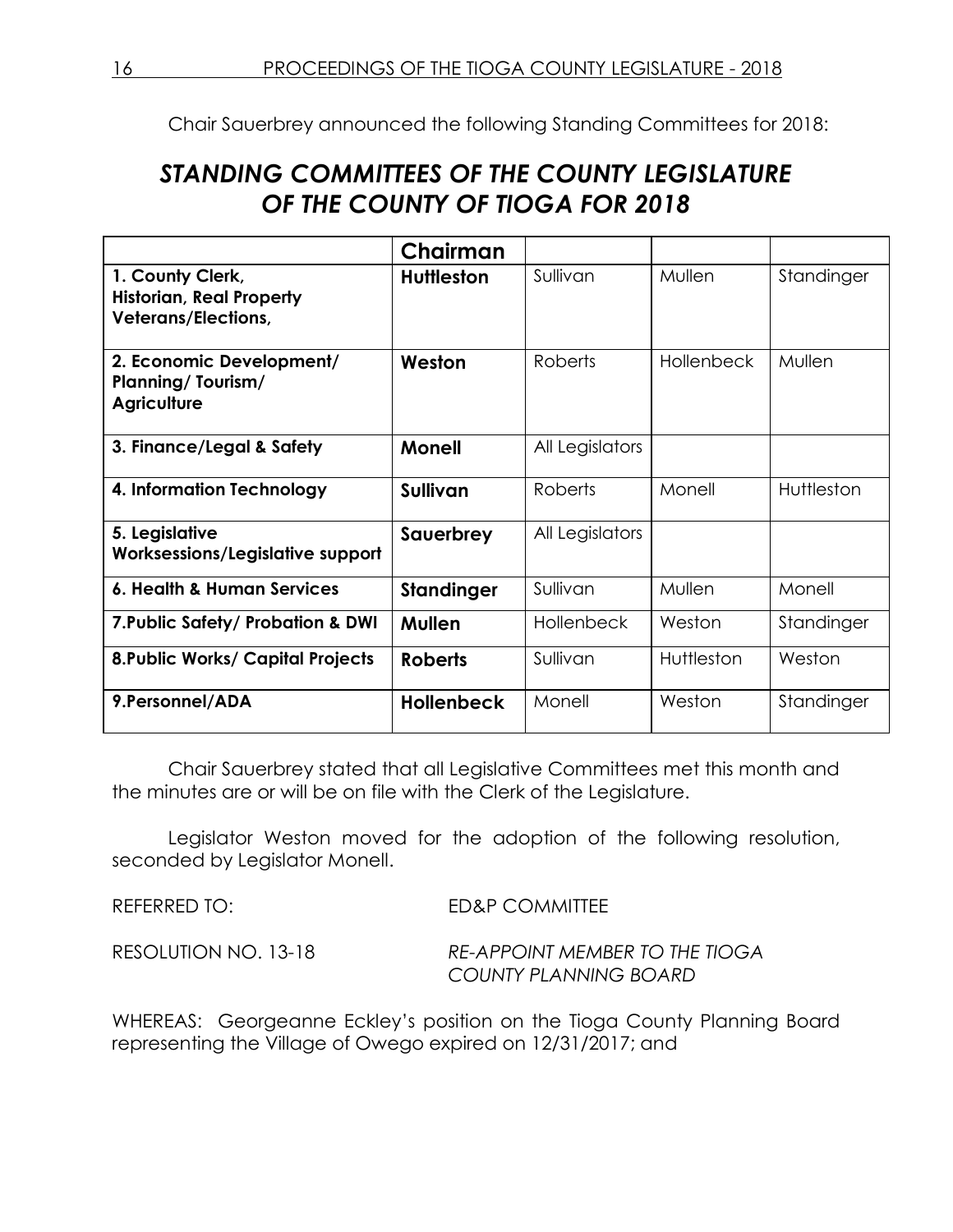WHEREAS: The Village of Owego Board of Trustees has nominated Georgeanne Eckley to serve another three-year term as their representative, and she is willing and able to do so; therefore be it

RESOLVED: That the Tioga County Legislature hereby reappoint Georgeanne Eckley to the Tioga County Planning Board for another three-year term of 1/1/2018 – 12/31/20.

ROLL CALL VOTE Yes – Legislators Mullen, Sauerbrey, Roberts, Standinger, Sullivan, Weston, Hollenbeck, Huttleston and Monell.

No – None.

Absent – None.

RESOLUTION ADOPTED.

Legislator Weston moved for the adoption of the following resolution, seconded by Legislator Monell.

REFERRED TO: ED&P COMMITTEE

RESOLUTION NO. 14-18 *RE-APPOINT MEMBER TO THE TIOGA COUNTY PLANNING BOARD*

WHEREAS: Sarah Titus's position on the Tioga County Planning Board representing the Village of Owego expired on 12/31/2017; and

WHEREAS: The Newark Valley Town Board has nominated Sarah Titus to serve another three-year term as their representative, and she is willing and able to do so; therefore be it

RESOLVED: That the Tioga County Legislature hereby reappoint Sarah Titus to the Tioga County Planning Board for another three-year term of 1/1/2018 – 12/31/20.

#### ROLL CALL VOTE

Yes – Legislators Mullen, Sauerbrey, Roberts, Standinger, Sullivan, Weston, Hollenbeck, Huttleston and Monell.

No – None.

Absent – None.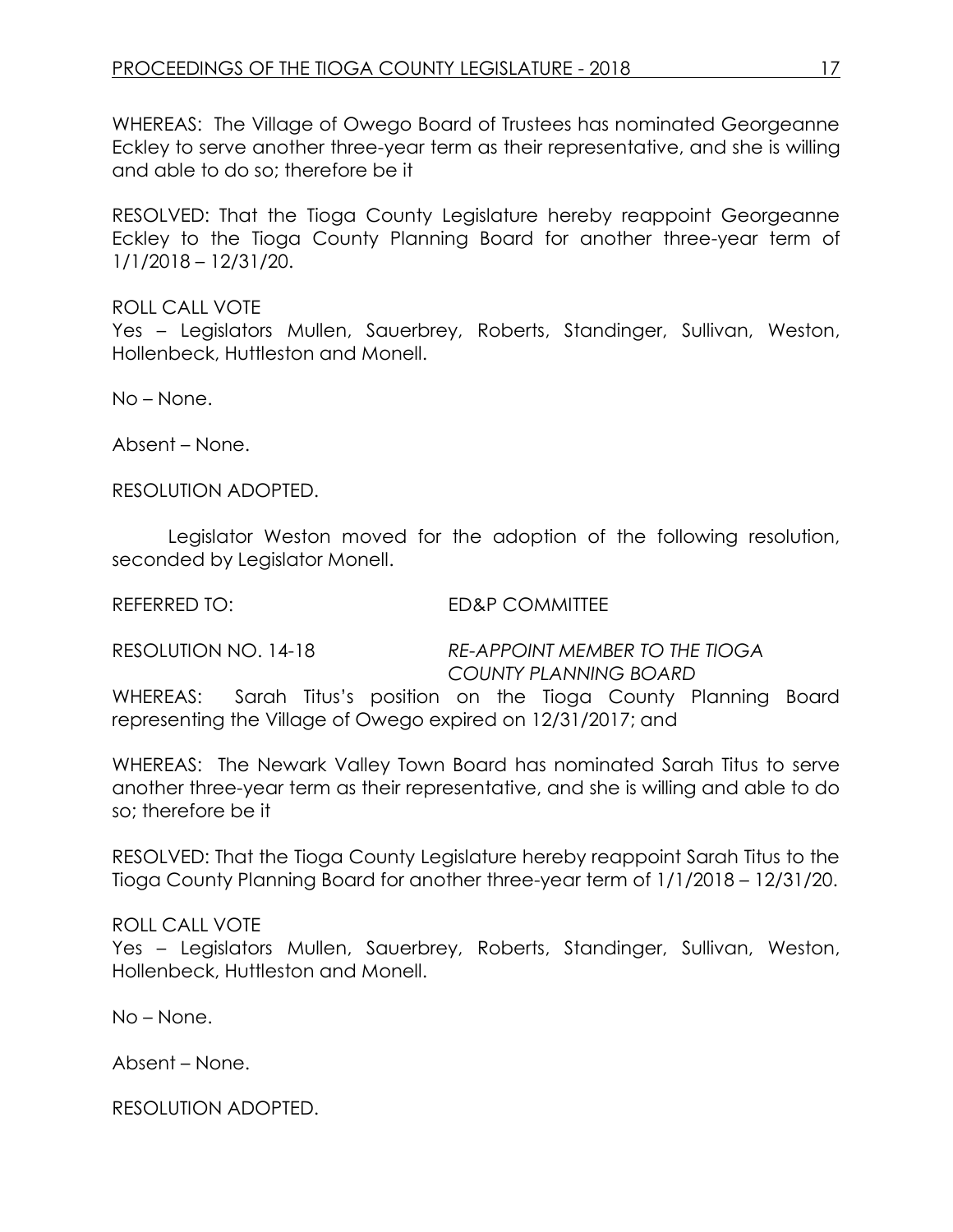Legislator Weston moved for the adoption of the following resolution, seconded by Legislator Sullivan.

REFERRED TO: ED&P COMMITTEE

RESOLUTION NO. 15-18 *APPOINT MEMBER TO THE TIOGA COUNTY PLANNING BOARD*

WHEREAS: Jason Bellis has resigned from the Tioga County Planning Board position representing the Town of Candor for which the term expired on 12/31/2017; and

WHEREAS: The Candor Town Board has nominated Art Cacciola to serve a three-year term as their representative, and he is willing and able to do so; therefore be it

RESOLVED: That the Tioga County Legislature hereby appoints Art Cacciola to the Tioga County Planning Board for a three-year term of 1/1/2018 – 12/31/20.

#### ROLL CALL VOTE

Yes – Legislators Mullen, Sauerbrey, Roberts, Standinger, Sullivan, Weston, Hollenbeck, Huttleston and Monell.

No – None.

Absent – None.

RESOLUTION ADOPTED.

Legislator Monell moved for the adoption of the following resolution, seconded by Legislator Sullivan.

| REFERRED TO:         | <b>FINANCE COMMITTEE</b>               |
|----------------------|----------------------------------------|
| RESOLUTION NO. 16-18 | ERRONEOUS ASSESSMENT<br>TOWN OF CANDOR |

WHEREAS: An application for Corrected Tax Roll for the year 2018 indicates that parcel #2572 in the Town of Candor assessed to Brian C Carey & Paulette A Carey on the 2018 tax roll of the Town of Candor is erroneous in that the correct taxable value for Town & County purposes should be \$164,000 due to a SCAR decision; be it therefore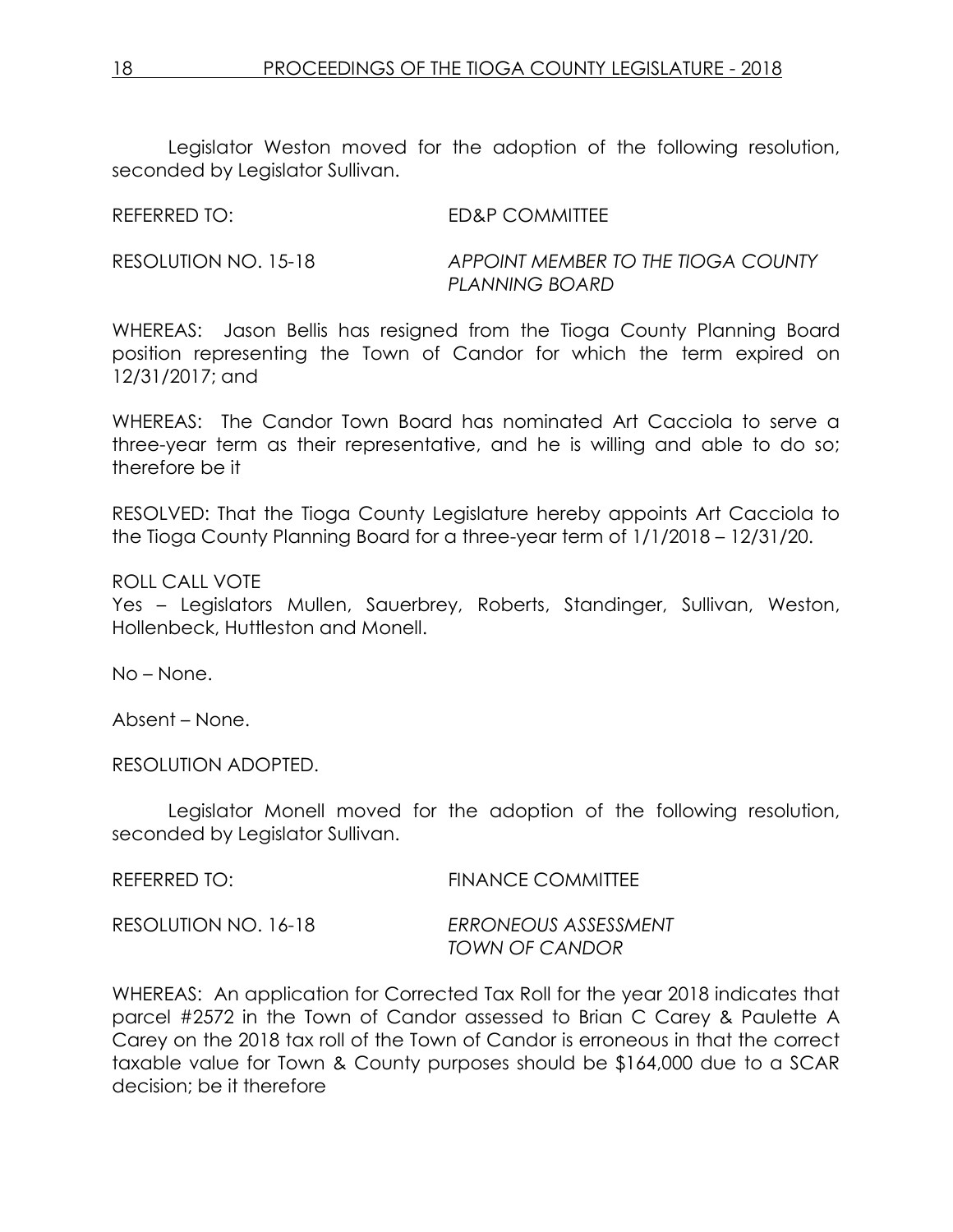RESOLVED: That a new bill be issued to Brian C Carey & Paulette A Carey by the Town of Candor Tax Collector as follows:

|                    | Original Bill #693 | Corrected Bill #693 |
|--------------------|--------------------|---------------------|
| County             | 1,504.19           | 1,444.30            |
| Recycle            | 81.10              | 77.87               |
| Town Wide          | 798.61             | 766.82              |
| Part Town          | 208.79             | 200.48              |
| <b>Candor Fire</b> | 285.29             | 273.93              |
| <b>Total</b>       | 2,877.98           | 2,763.40            |

And be it further

RESOLVED: That the erroneous town tax of \$40.10 be charged back to the Town of Candor; and be it further

RESOLVED: That the erroneous solid waste tax of \$3.23 be charged back to the Solid Waste Fund; and be it further

RESOLVED: That the erroneous county tax of \$59.89 be charged to the proper account in the records of the County Treasurer; and be it further

RESOLVED: That the erroneous fire tax of \$11.36 be charged back to the Candor Fire.

ROLL CALL VOTE

Yes – Legislators Mullen, Sauerbrey, Roberts, Standinger, Sullivan, Weston, Hollenbeck, Huttleston and Monell.

No – None.

Absent – None.

RESOLUTION ADOPTED.

Legislator Sullivan moved for the adoption of the following resolution, seconded by Legislator Monell.

REFERRED TO: FINANCE COMMITTEE

RESOLUTION NO. 17-18 *ERRONEOUS ASSESSMENT TOWN OF OWEGO*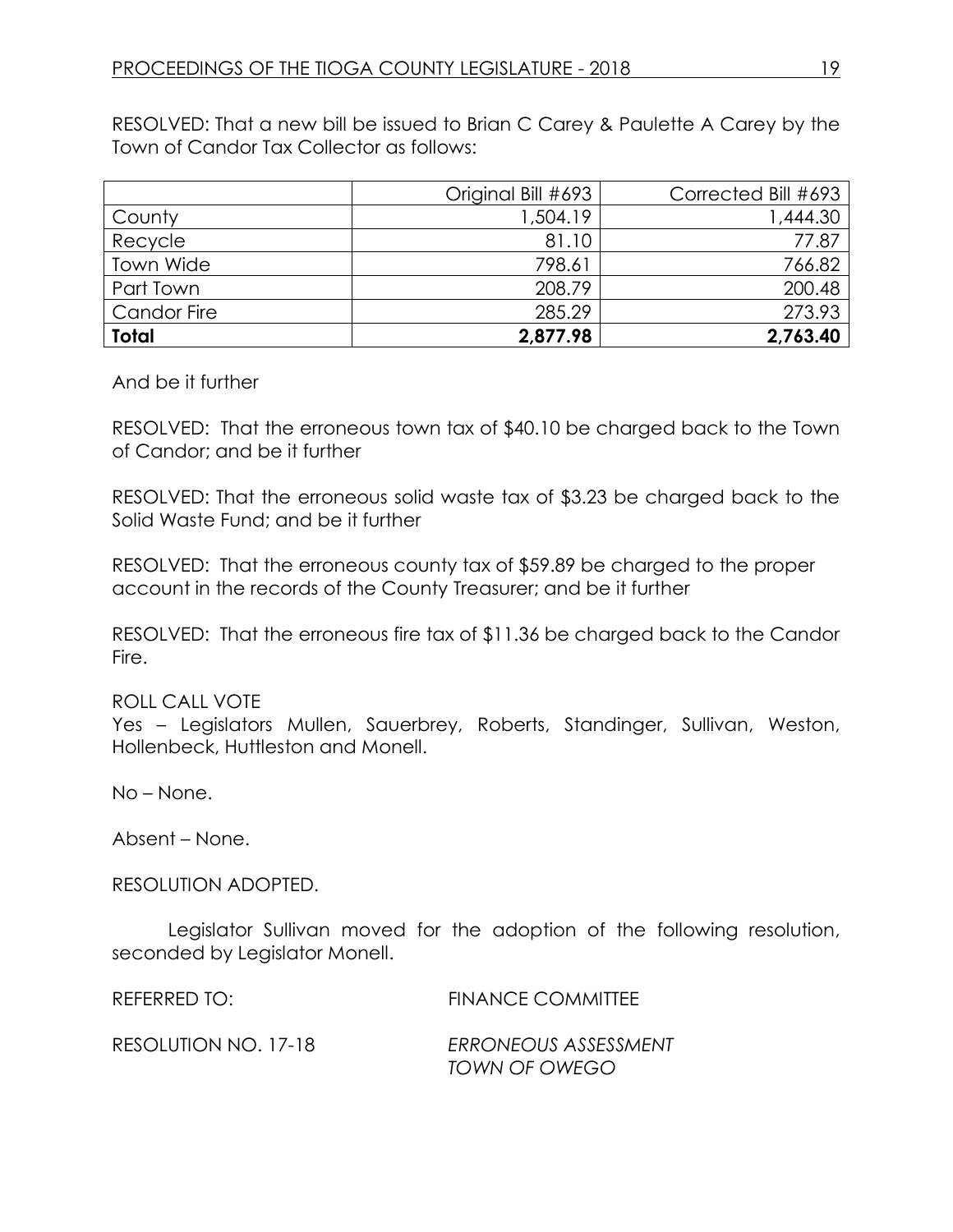WHEREAS: An application for Corrected Tax Roll for the year 2018 indicates that parcel #13055 in the Town of Owego assessed to Melinda Malia on the 2018 tax roll of the Town of Owego is erroneous in that the correct taxable value for Town & County purposes should be \$109,600 due to a SCAR decision; be it therefore

RESOLVED: That a new bill be issued to Melinda Malia by the Town of Owego Tax Collector as follows:

|              | Original Bill # 5610 | Corrected Bill # 5610 |
|--------------|----------------------|-----------------------|
| County       | 1,366.56             | 1,245.01              |
| Recycle      | 73.68                | 67.13                 |
| Town Wide    | 127.78               | 116.41                |
| Part Town    | 351.84               | 320.55                |
| Owego Fire   | 321.61               | 293.00                |
| <b>Total</b> | 2,241.47             | 2,042.10              |

And be it further

RESOLVED: That the erroneous town tax of \$42.66 be charged back to the Town of Owego; and be it further

RESOLVED: That the erroneous solid waste tax of \$6.55 be charged back to the Solid Waste Fund; and be it further

RESOLVED: That the erroneous county tax of \$121.55 be charged to the proper account in the records of the County Treasurer; and be it further

RESOLVED: That the erroneous fire tax of \$28.61 be charged back to the Owego Fire.

ROLL CALL VOTE

Yes – Legislators Mullen, Sauerbrey, Roberts, Standinger, Sullivan, Weston, Hollenbeck, Huttleston and Monell.

No – None.

Absent – None.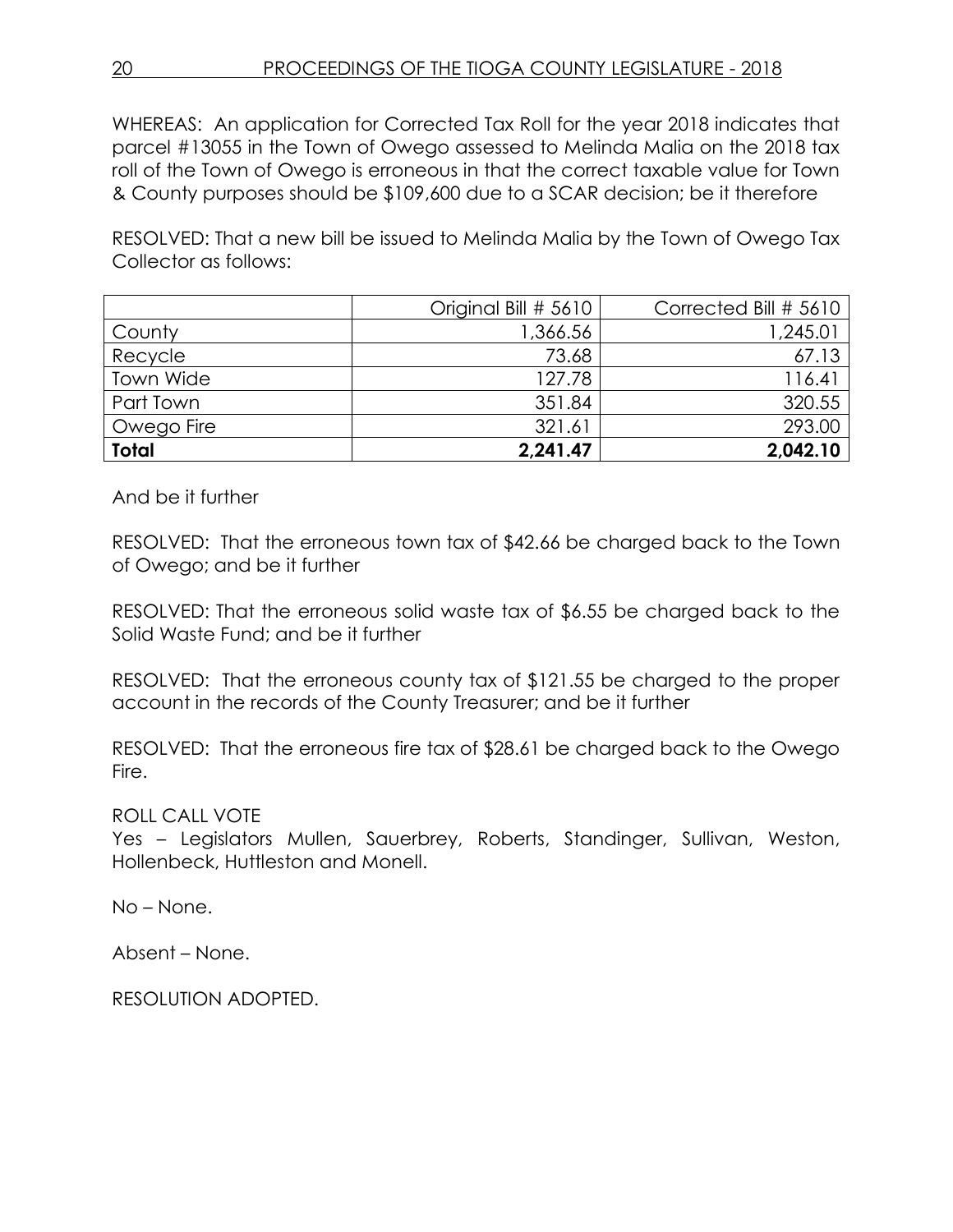Legislator Monell moved for the adoption of the following resolution, seconded by Legislator Hollenbeck.

REFERRED TO: FINANCE COMMITTEE

RESOLUTION NO. 18-18 *ERRONEOUS ASSESSMENT TOWN OF SPENCER*

WHEREAS: An application for Corrected Tax Roll for the year 2018 indicates that parcel #986 in the Town of Spencer assessed to Carol Johnson & Brian Carman on the 2018 tax roll of the Town of Spencer is erroneous in that the veteran exemption Vet Com C41132 was not applied; be it therefore

RESOLVED: That a new bill be issued to Carol Johnson & Brian Carman by the Town of Spencer Tax Collector as follows:

|                     | Original Bill #1009 | Corrected Bill #1009 |
|---------------------|---------------------|----------------------|
| County              | 801.57              | 630.06               |
| Recycle             | 43.22               | 33.97                |
| Town Wide           | 251.57              | 251.57               |
| Part Town           | 343.26              | 343.26               |
| <b>Spencer Fire</b> | 51.10               | 51.10                |
| <b>Total</b>        | 1,490.72            | 1,309.96             |

And be it further

RESOLVED: That the erroneous solid waste tax of \$9.25 be charged back to the Solid Waste Fund; and be it further

RESOLVED: That the erroneous county tax of \$171.51 be charged to the proper account in the records of the County Treasurer.

ROLL CALL VOTE

Yes – Legislators Mullen, Sauerbrey, Roberts, Standinger, Sullivan, Weston, Hollenbeck, Huttleston and Monell.

No – None.

Absent – None.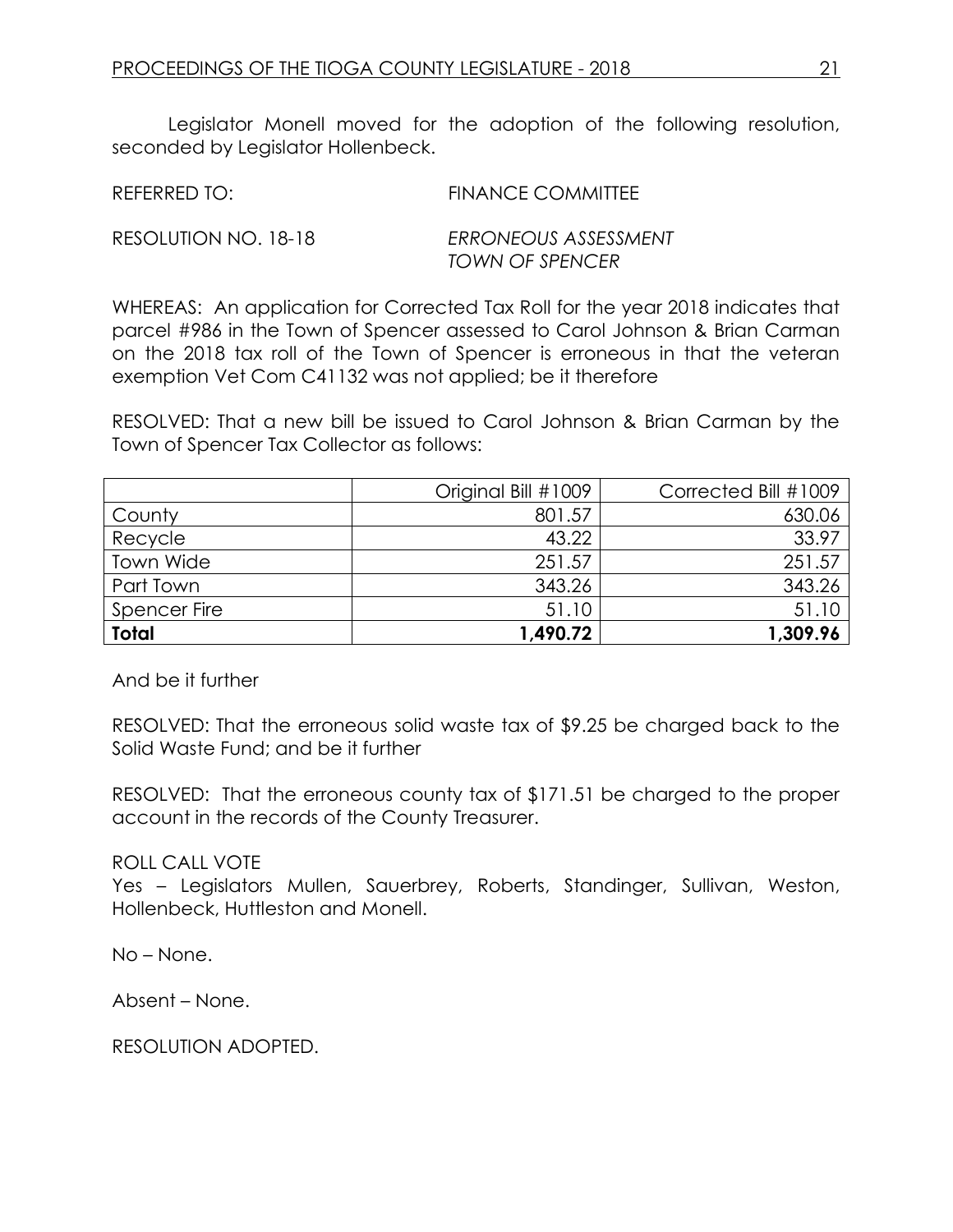Legislator Standinger moved for the adoption of the following resolution, seconded by Legislator Sullivan.

| REFERRED TO:         | HEALTH & HUMAN SERVICES COMMITTEE                                          |
|----------------------|----------------------------------------------------------------------------|
| RESOLUTION NO. 19-18 | AUTHORIZE MENTAL HYGIENE TO JOIN A<br>BEHAVIORAL HEALTH CARE COLLABORATIVE |

WHEREAS: The delivery and the financial payment structure of the behavioral health care industry is changing; and

WHEREAS: A partnership of providers, including other county clinics, would be beneficial to navigate the changes in reimbursement and service delivery directly related to New York mandates through Delivery System Reform Incentive Payment Program (DSRIP) and the related transition from Fee-forservice Medicaid to Medicaid Managed Care; and

WHEREAS: Integrity Partners for Behavioral Health, Inc. has been incorporated to function as a Behavioral Health Care Collaborative (BHCC); and

WHEREAS: Integrity Partners for Behavioral Health, Inc. will be the lead agency in the application for funding from New York State Behavioral Health Value Based Payment Readiness Program; and

WHEREAS: Tioga County Mental Hygiene would like to partner with Integrity Partners for Behavioral Health, Inc.; therefore be it

RESOLVED: That the Tioga County Legislature authorizes Mental Hygiene to join this Behavioral Health Care Collaborative:

## ROLL CALL VOTE

Yes – Legislators Mullen, Sauerbrey, Roberts, Standinger, Sullivan, Weston, Hollenbeck, Huttleston and Monell.

No – None.

Absent – None.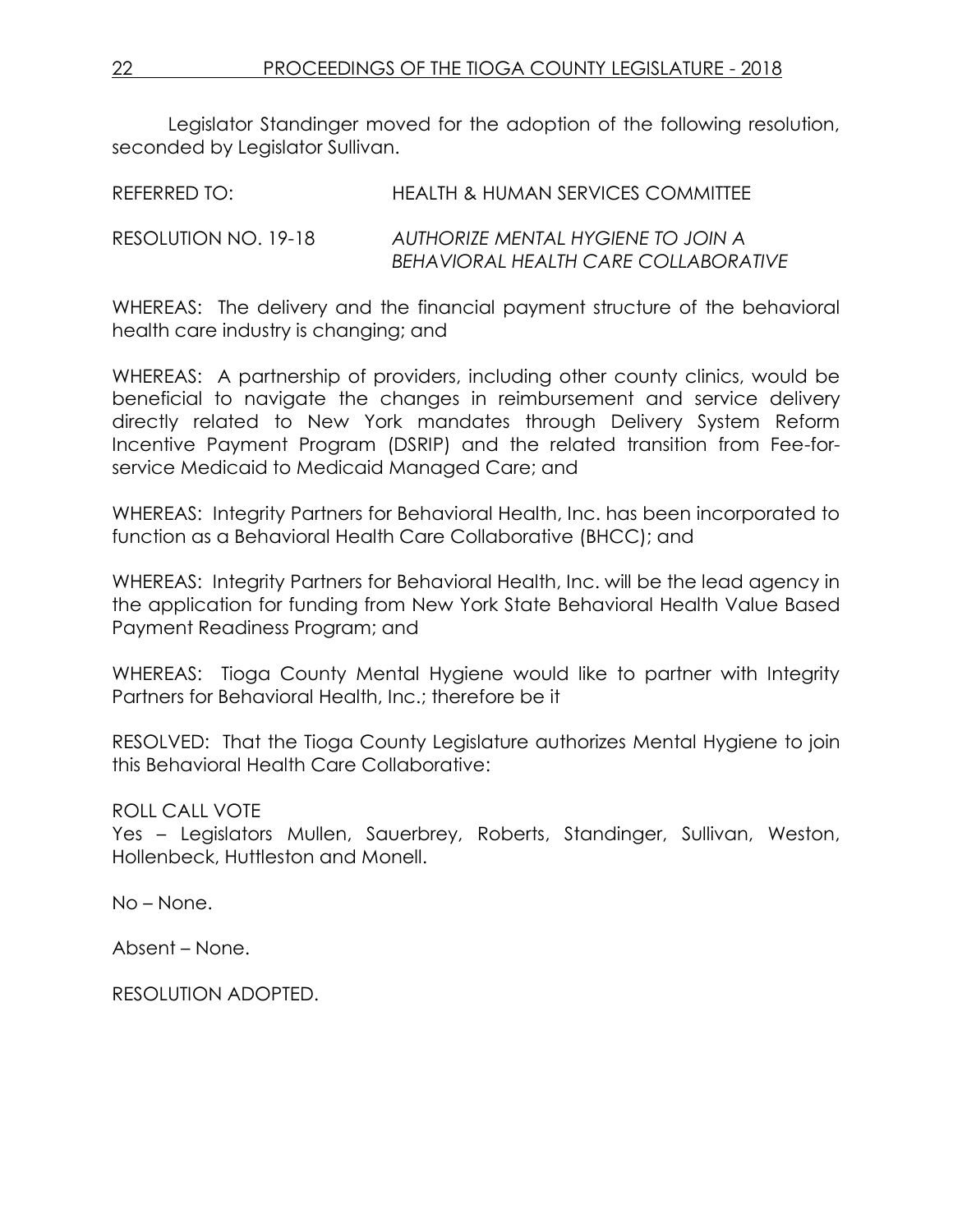Legislator Roberts moved for the adoption of the following resolution, seconded by Legislator Huttleston.

REFERRED TO: PUBLIC WORKS

RESOLUTION NO. 20-18 *AWARD DESIGN SERVICES TO DELTA ENGINEERS FOR KELSEY ROAD BRIDGE BIN 3218430*

WHEREAS: Tioga County bonded for a program for rehabilitation of various bridges; and

WHEREAS: The Kelsey Road Bridge BIN 3218430 is a bridge that needs repair due to an inspection; and

WHEREAS: The Commissioner of Public Works received a proposal for design services for this project from Delta Engineers, Endwell, NY; and

WHEREAS: The proposal for this bridge came in at \$67,521; therefore be it

RESOLVED: That the Tioga County Legislature approve Delta Engineers proposal for the Kelsey Road Bridge BIN 3218430 not to exceed \$67,521 to be paid out of the Kelsey Road Bridge (BIN 3218430) account D5110 54002 H1802.

#### ROLL CALL VOTE

Yes – Legislators Mullen, Sauerbrey, Roberts, Standinger, Sullivan, Weston, Hollenbeck, Huttleston and Monell.

No – None.

Absent – None.

RESOLUTION ADOPTED.

Legislator Roberts moved for the adoption of the following resolution, seconded by Legislator Huttleston.

REFERRED TO: PUBLIC WORKS

RESOLUTION NO. 21-18 *AWARD DESIGN SERVICES TO DELTA ENGINEERS FOR DEAN CREEK ROAD BRIDGE BIN 3334820*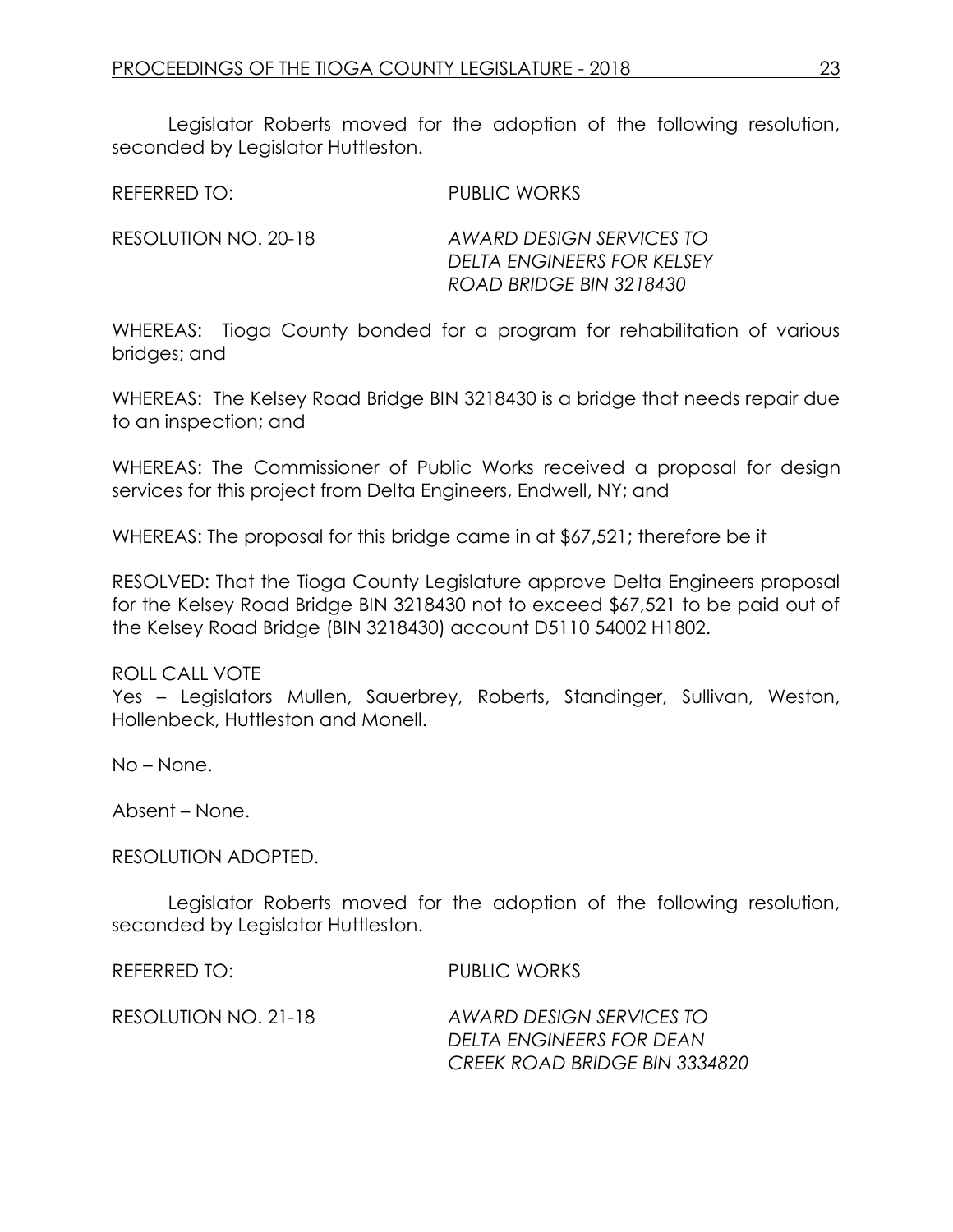WHEREAS: Tioga County bonded for a program for rehabilitation of various bridges; and

WHEREAS: The Dean Creek Road Bridge BIN 3334820 is a bridge that needs repair due to an inspection; and

WHEREAS: The Commissioner of Public Works received a proposal for design services for this project from Delta Engineers, Endwell, NY; and

WHEREAS: The proposal for this bridge came in at \$18,556; therefore be it

RESOLVED: That the Tioga County Legislature approve Delta Engineers' proposal for the Dean Creek Rd. Bridge BIN 3334820 not to exceed \$18,556 to be paid out of the Dean Creek Road Bridge (BIN 3334820) account D5110 54002 H1801.

ROLL CALL VOTE

Yes – Legislators Mullen, Sauerbrey, Roberts, Standinger, Sullivan, Weston, Hollenbeck, Huttleston and Monell.

No – None.

Absent – None.

RESOLUTION ADOPTED.

Legislator Roberts moved for the adoption of the following resolution, seconded by Legislator Huttleston.

REFERRED TO: PUBLIC WORKS

| RESOLUTION NO. 22-18 | AWARD DESIGN SERVICES TO        |
|----------------------|---------------------------------|
|                      | C&S ENGINEERS FOR ROOF          |
|                      | REPLACEMENTS & BUILDING REPAIRS |

WHEREAS: Tioga County has budgeted for roof replacements at the Clerk's Office and Buildings & Grounds Office and building renovations at the Court Annex; and

WHEREAS: The Commissioner of Public Works received a proposal for design services for these projects from C&S Engineers, Syracuse, NY; and

WHEREAS: The proposal for these projects came in at \$25,200; therefore be it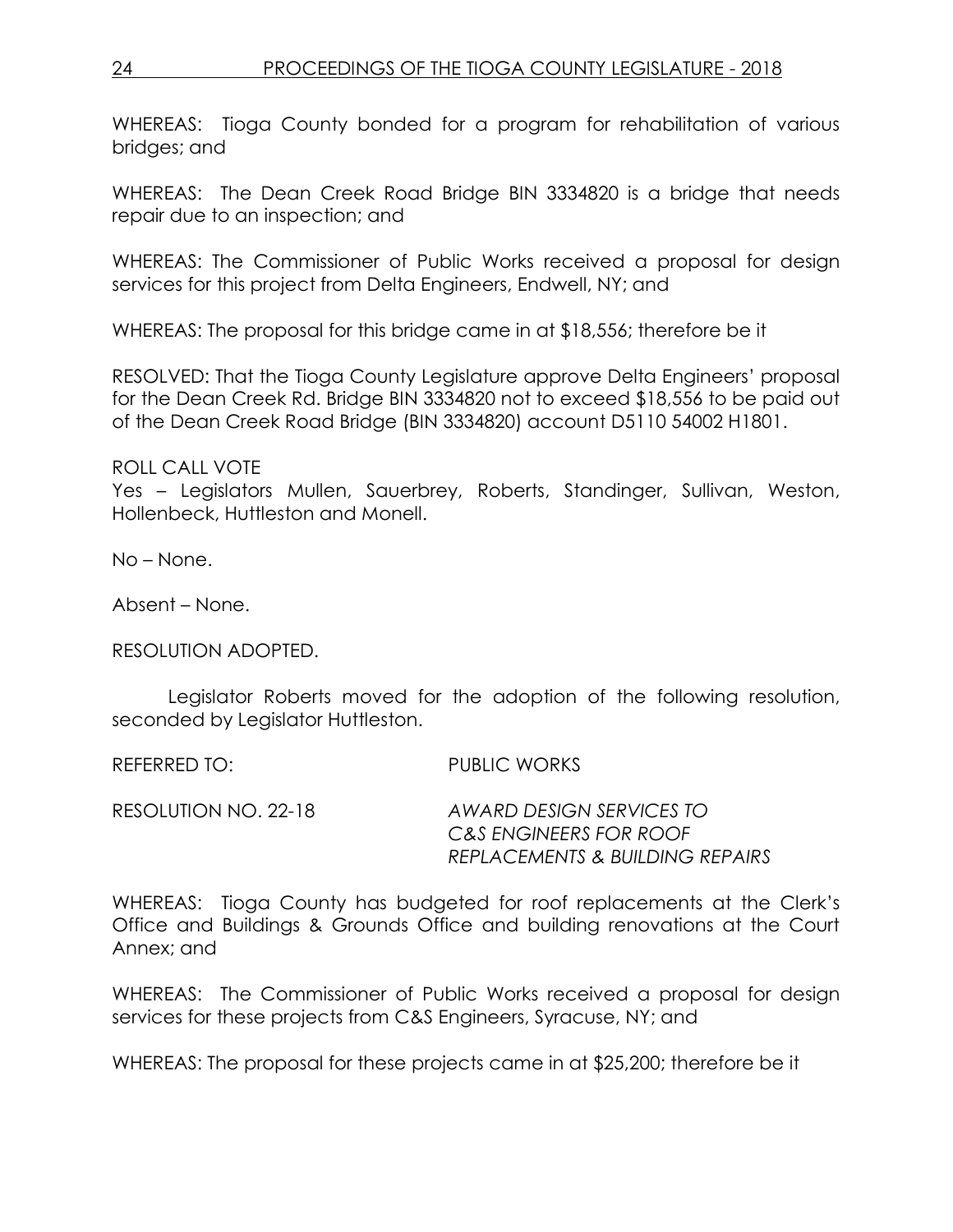RESOLVED: That the Tioga County Legislature approve C&S Engineers proposal for these projects not to exceed \$25,200 to be paid out of

| H <sub>1620</sub> .520121 | \$5,200  |
|---------------------------|----------|
| H1620.520922              | \$10,000 |
| H <sub>1620</sub> .520927 | \$10,000 |

#### ROLL CALL VOTE

Yes – Legislators Mullen, Sauerbrey, Roberts, Standinger, Sullivan, Weston, Hollenbeck, Huttleston and Monell.

No – None.

Absent – None.

RESOLUTION ADOPTED.

Legislator Roberts moved for the adoption of the following resolution, seconded by Legislator Huttleston.

REFERRED TO: PUBLIC WORKS COMMITTEE

RESOLUTION NO. 23-18 *AMEND BUDGET AND APPROPRIATE BOND RESERVE FUNDS FOR BRIDGE PROJECTS*

WHEREAS: The Commissioner of Public Works has deemed that 2018 Bridge Projects funded through the 2013 Bond Act need to be added to the originally submitted 2018 Budget; and

WHEREAS: The Treasurer's Office has declared there is still Bond Act Money available for projects during the 2018 Construction Season, in which there is \$1,747,000 approximately available in the Capital Bond Reserve Account; and

WHEREAS: The Commissioner of Public Works has identified two Bridges in need of rehabilitation; Dean Creek Road Bridge (BIN 3334820) and Kelsey Road Bridge (BIN 3218430); and

WHEREAS: Budget Amendments require Legislative approval and Capital Reserve funding requires Legislative approval; therefore be it

RESOLVED: That funding be transferred as follows: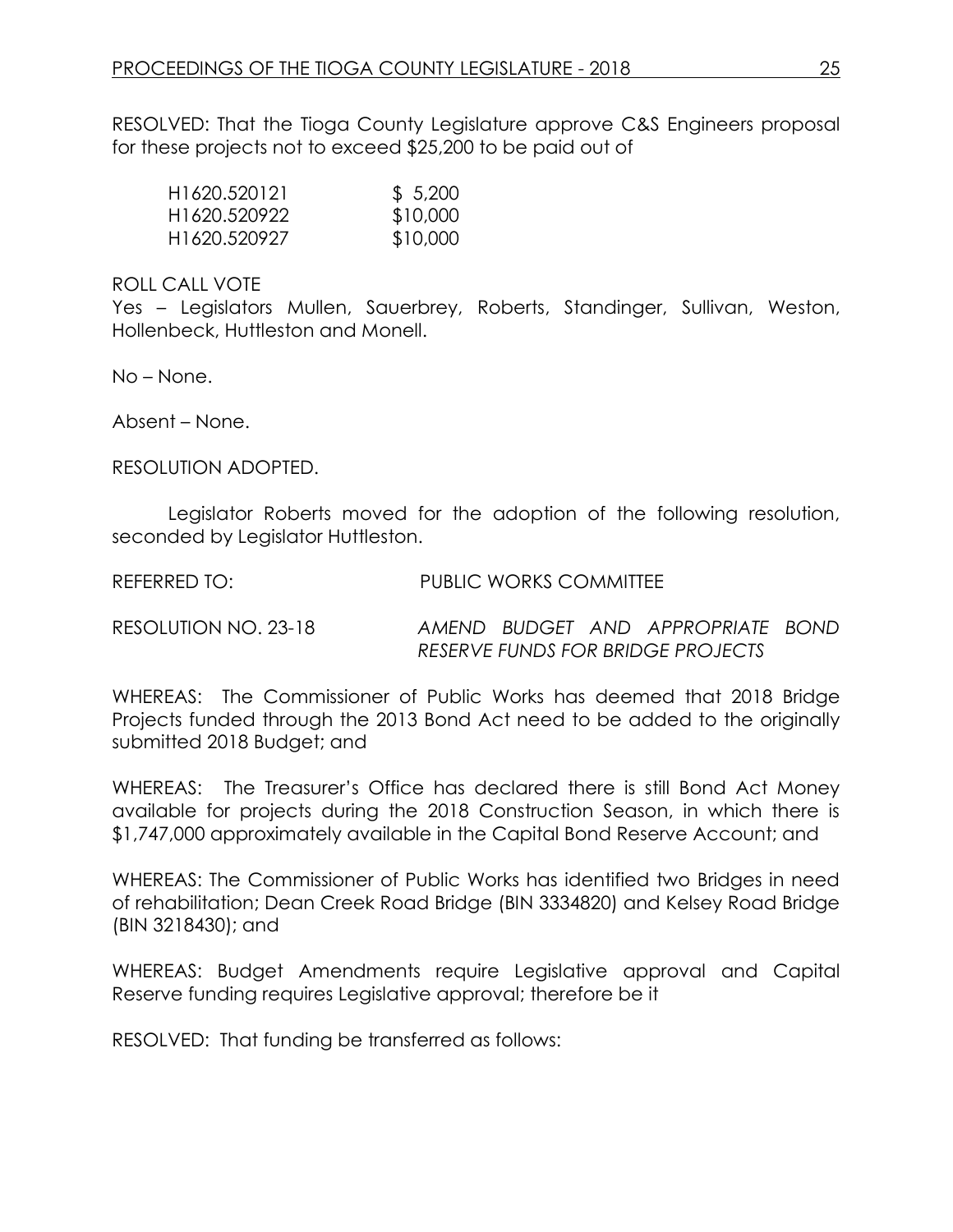| From:                                 |              |
|---------------------------------------|--------------|
| Capital Bond Reserve Account H 387806 | \$1,747,000. |

To:

| H5110 540002 H1801 | Dean Creek Road Bridge 3334820 | \$ 547,000  |
|--------------------|--------------------------------|-------------|
| H5110 540002 H1802 | Kelsey Road Bridge 3218430     | \$1,200,000 |

ROLL CALL VOTE

Yes – Legislators Mullen, Sauerbrey, Roberts, Standinger, Sullivan, Weston, Hollenbeck, Huttleston and Monell.

No – None.

Absent – None.

RESOLUTION ADOPTED.

Legislator Roberts moved for the adoption of the following resolution, seconded by Legislator Sullivan.

| REFERRED TO:         | PUBLIC WORKS COMMITTEE<br><b>FINANCE COMMITTEE</b>               |
|----------------------|------------------------------------------------------------------|
| RESOLUTION NO. 24-18 | RE-ESTABLISH PRIOR YEAR 2017<br>CAPITAL PROJECTS FOR 2018 BUDGET |

WHEREAS: Prior year Capital Projects and Capital Equipment Requests need to be re-established for the remaining unspent balance as of year-end 2017 for purchase or completion in 2018; therefore be it

RESOLVED: That the following accounts and amounts be re-established:

| <b>Non Bond Bridge Projects</b>             | <b>BIN</b>                                     | <b>Amt to Establish</b> |
|---------------------------------------------|------------------------------------------------|-------------------------|
|                                             | H5110 540004 H1606 Day Hollow Road 333536      | \$<br>510,041.61        |
|                                             | H5110 435020 H1606 State Aid Day Hollow        | \$<br>4,435.16          |
|                                             | H5110 445020 H1606 Federal Aid Day Hollow      | \$<br>8,454.18          |
| <b>Capital Projects Culvert Reso 115-17</b> |                                                |                         |
|                                             | H5110 520003 H1709 West River Road PIN 9754.52 | \$<br>225,000.00        |
|                                             | H5110 435020 H1709 State Aid West River Rd     | \$<br>225,000.00        |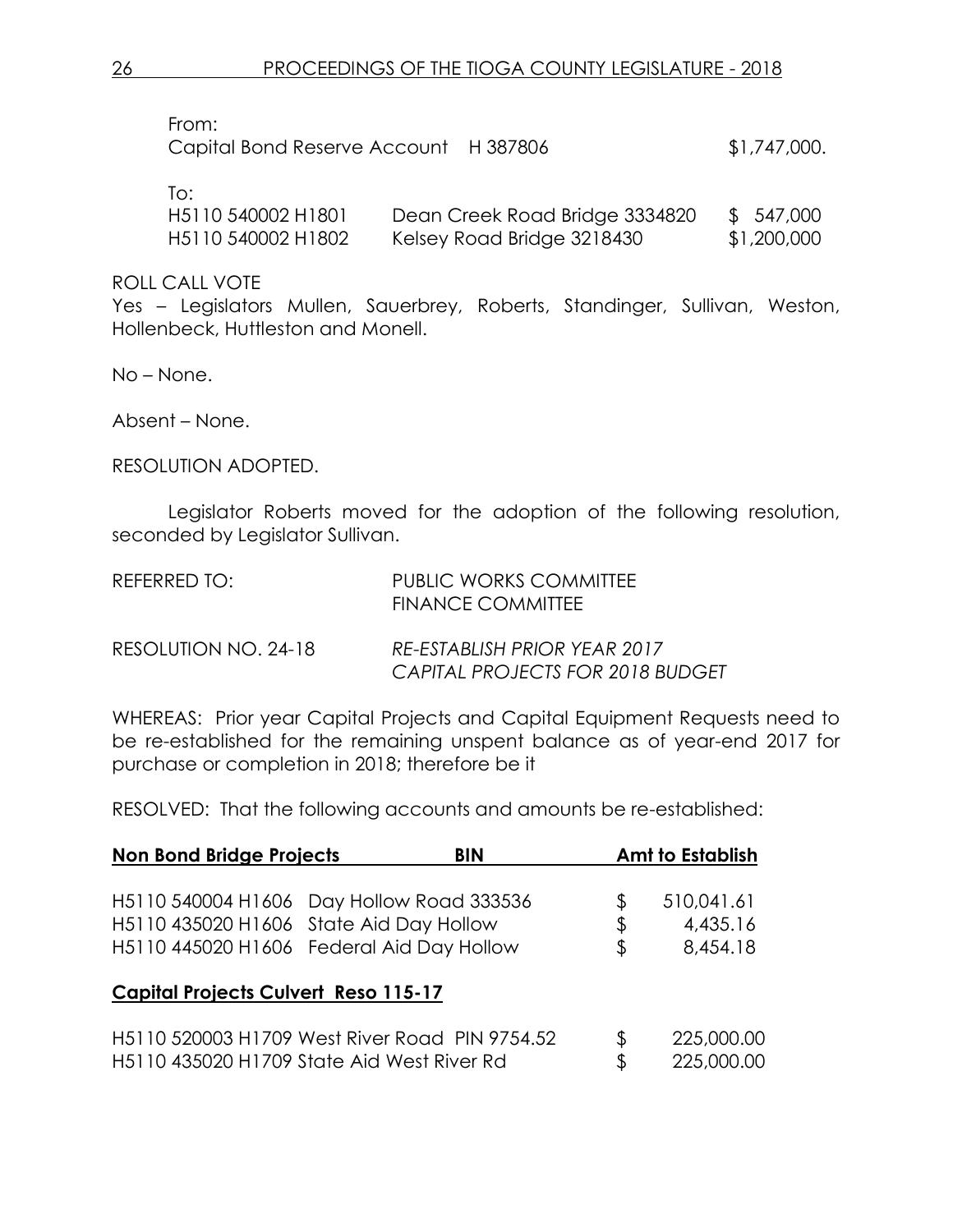## **Capital Building Projects**

| H1620 520121 | County Clerk's Roof | 120,000.00 |
|--------------|---------------------|------------|
| H1620 520922 | Temple Street Roof  | 140,000.00 |

#### **Capital Other**

H1325 520620 Tax Collection Software-Reserve Reso 267-17 \$ 290,340.00 H6010 540620 Northwoods Software-Reserve Reso 216-17 \$ 56,850.00 H6010 540090 Northwoods Hardware-Reserve Reso 267-17 \$ 6,154.80 H6010 436100 State Aid -Northwoods Reserve  $$62,561.00$ 

And be it further

RESOLVED: That any applicable corresponding revenue sources or reserve account funds per prior Resolution shall also be re-established in the 2018 modified budget.

ROLL CALL VOTE Yes – Legislators Mullen, Sauerbrey, Roberts, Standinger, Sullivan, Weston, Hollenbeck, Huttleston and Monell.

No – None.

Absent – None.

RESOLUTION ADOPTED.

Legislator Standinger moved for the adoption of the following resolution, seconded by Legislator Monell.

| REFERRED TO:         | <b>HEALTH &amp; HUMAN SERVICES COMMITTEE</b><br><b>FINANCE COMMITTEE</b> |
|----------------------|--------------------------------------------------------------------------|
| RESOLUTION NO. 25-18 | RE-ESTABLISH PRIOR YEAR 2017<br><b>GRANTS FOR HHS for 2018 BUDGET</b>    |

WHEREAS: Prior Year Grant Funds need to be re-established for the remaining unspent balance as of year-end 2017 for purchase or completion in 2018; therefore be it

RESOLVED: That the following HHS accounts and amounts be re-established and the 2018 budget be amended: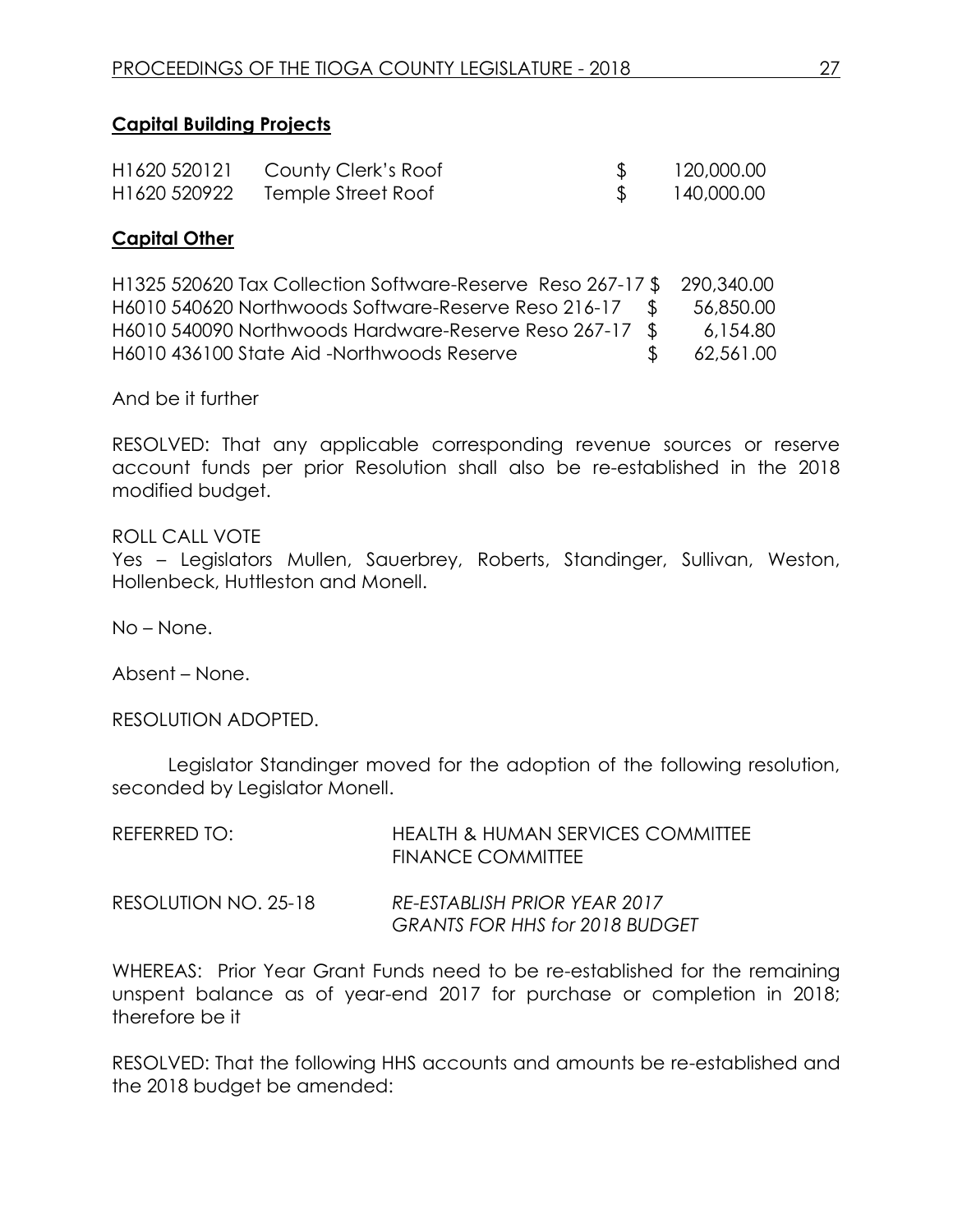| <b>MENTAL HEALTH -Reso 139.17 Suicide Coalition</b>            |        | <b>Amount to Re-Establish</b> |
|----------------------------------------------------------------|--------|-------------------------------|
| A4322 540010 Advertising                                       | \$     | 550.00                        |
| A4322 540130 Contracts                                         |        | 100.00                        |
| A4322 540360 Meals/Food                                        |        | 29.27                         |
| A4322 540420 Supplies                                          |        | 427.77                        |
| A4322 540485 Printing /Paper                                   |        | 198.67                        |
| A4322 540640 Supplies -Not Office                              | もわまままま | 1,042.39                      |
| A4322 540733 Training                                          |        | 1,041.32                      |
| A4322 427051 Gifts & Donations                                 |        | 3,389.42                      |
| <b>PUBLIC HEALTH -Reso 64-17 Richford Smiles -Care Compass</b> |        |                               |
| A4064 540640 Dental Services -Supplies                         | \$     | 3,634.96                      |
| A4064 422800 Grants-Community Foundation                       | \$     | 3,634.96                      |
| <b>PUBLIC HEALTH -Reso 135-16 Child Passenger Safety</b>       |        |                               |
| A4012 540640 Health Education-Supplies                         | \$     | 557.93                        |
| A4012 422800 Grants-Comm Foundation-Meltzer                    | \$     | 557.93                        |
| <b>PUBLIC HEALTH -Reso 197-17 State Aid Grants</b>             |        |                               |
| A4011 540640 Health Education-Supplies                         | \$     | 9,817.14                      |
| A4011 430410 State Aid Grants                                  | \$     | 9,817.14                      |
| <b>TRANSPORTATION - Reso 113-16 Mobility Management</b>        |        |                               |
| A5630 540140 Transportation-Contracting Services               | \$     | 62,524.68                     |
| A5630 440900 Federal Aid - Transportation                      |        | \$132,647.96                  |
| A5630 430900 State Aid -Transportation                         | \$     | 16,331.74                     |

And be it further

RESOLVED: That any applicable corresponding revenue sources or reserve account funds per prior Resolution shall also be re-established in the 2017 modified budget.

#### ROLL CALL VOTE

Yes - Legislators Mullen, Sauerbrey, Roberts, Standinger, Sullivan, Weston, Hollenbeck, Huttleston and Monell.

No – None.

Absent – None.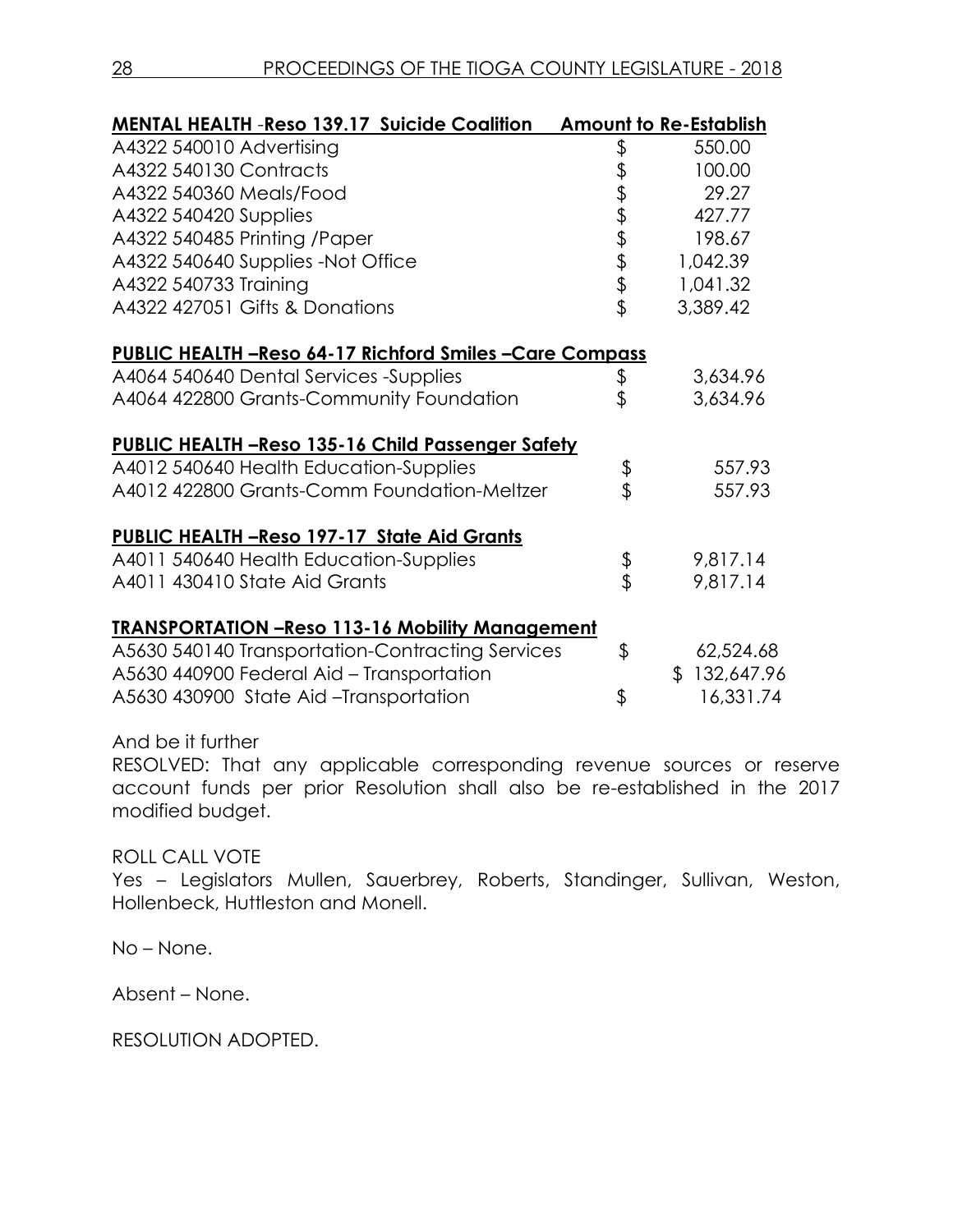Legislator Monell moved for the adoption of the following resolution, seconded by Legislator Hollenbeck.

REFERRED TO: FINANCE COMMITTEE

RESOLUTION NO. 26-18 *RE-ESTABLISH PRIOR YEAR 2017 GRANTS FOR 2018 BUDGET*

WHEREAS: Prior Year Grant Funds need to be re-established for the remaining unspent balance as of year-end 2017 for purchase or completion in 2018; therefore be it

RESOLVED: That the following accounts and amounts are re-established and the 2018 budget is amended:

| ILS -Reso 41-16 / 37-17 Indigent Legal Services |                                | <b>Amount to Re-Establish</b> |
|-------------------------------------------------|--------------------------------|-------------------------------|
| A1173 510010 Full Time Salary                   | \$                             | 24,971.96                     |
| A1173 510020 Part Time Salary                   |                                | 20,954.98                     |
| A1173 520200 Office Equipment                   |                                | 1,405.68                      |
| A1173 540040 Books                              |                                | 207.61                        |
| A1173 540140 Contracted Services                |                                | 5,310.01                      |
| A1173 540320 Leased Services                    |                                | 287.90                        |
| A1173 540420 Supplies                           | \$\$\$\$\$\$\$\$\$\$\$\$\$\$\$ | 3,702.21                      |
| A1173 540480 Postage                            |                                | 100.00                        |
| A1173 540620 Software                           |                                | 2,348.27                      |
| A1173 540700 Transcripts                        |                                | 418.00                        |
| A1173 540733 Training                           |                                | 2,750.46                      |
| A1173 430260 State Aid Indigent Legal Service   | \$                             | 62,457.08                     |
| <b>Sherriff-State Aid Grants</b>                |                                |                               |
| A3310 433470 SLETPP 15                          | \$<br>\$                       | 17,500.00                     |
| A3310 433480 SLETPP 16                          |                                | 17,500.00                     |
| Fire-Reso 132-17 Interoperable Grant            |                                |                               |
| A3415 520230 IO16 Radio Equipment               |                                | 17,600.71                     |
| A3415 540140 IO16 Contracting Services          | \$<br>\$                       | 69,417.24                     |
| A3415 433063 State Aid-Interoperable Grant      | \$                             | 87,017.95                     |
| <u>Emergency Management-</u>                    |                                |                               |
| A3360 520130 Contracted Services Reso 31-16     |                                | 1,675.32                      |
| A3360 433565 State Aid SHSP 15                  | \$<br>\$                       | 1,675.32                      |
| A3360 520130 Contracted Services Reso 216-16    |                                | 500.00                        |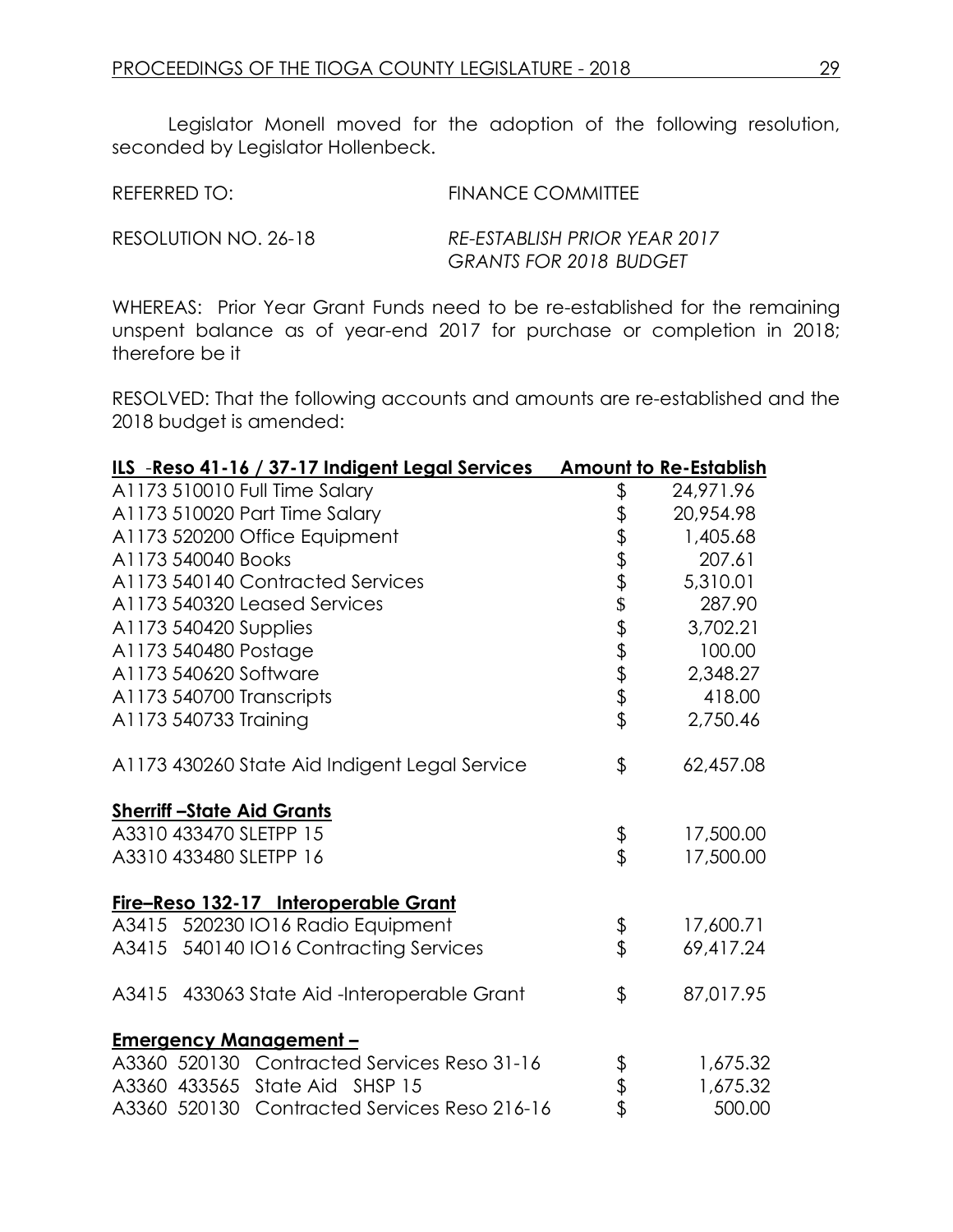| A3360 433566 State Aid SHSP 16<br>A3360 520140 SHS17 Contracted Services Reso 260-17<br>A3360 433567 SHS17 State Aid SHSP 17                       | \$<br>\$ | 52,500.00<br>52,485.00<br>52,485.00 |
|----------------------------------------------------------------------------------------------------------------------------------------------------|----------|-------------------------------------|
| A3360 520140 HMP16 Contracted Services Reso 261-17 \$<br>A3360 443566 HMP16 Federal Aid-Hazardous Mitigation\$                                     |          | 40,500.00<br>40,500.00              |
| A3360 520140 HME17 Contracted Services Reso 262-17 \$<br>A3360 433567 HME17 State Aid-Hazardous Material                                           | \$       | 5,172.00<br>5,172.00                |
| A3640 443050 EMP17 Federal Aid EMPG<br>Reso 259-17 \$<br>A3640 443050 EMP16 Federal Aid EMPG 16 Reso 172-16 \$<br>A3640 443050 Federal Aid EMPG 15 | ⊅        | 24,026.00<br>24,151.00<br>5,343.36  |

#### **Economic Development–Reso 227-17 Amount to Re-Establish**

| CE8510 540487 CE002 Parkview Main Street               |              | 475,000.00 |
|--------------------------------------------------------|--------------|------------|
| CE8510 439900- CE002 State Aid Parkview Main Street \$ |              | 475,000.00 |
| A6422 437170- State Aid ED Admin Fee                   | $\mathbb{S}$ | 25,000.00  |

And be it further

RESOLVED: That any applicable corresponding revenue sources or reserve account funds per prior Resolution shall also be re-established in the 2018 modified budget.

#### ROLL CALL VOTE

Yes – Legislators Mullen, Sauerbrey, Roberts, Standinger, Sullivan, Weston, Hollenbeck, Huttleston and Monell.

No – None.

Absent – None.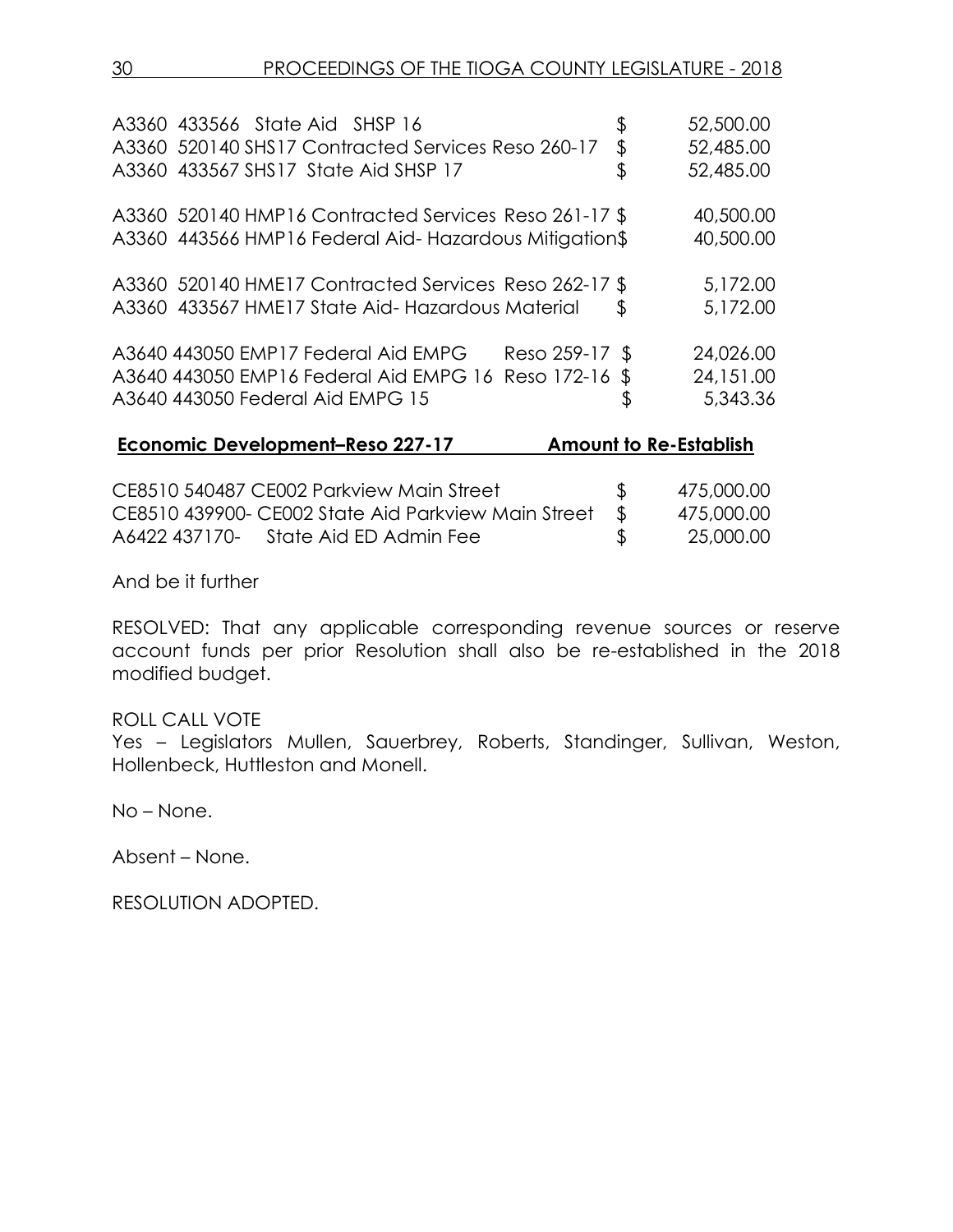Legislator Mullen moved for the adoption of the following resolution, seconded by Legislator Standinger.

| REFERRED TO:         | PUBLIC SAFETY COMMITTEE                                                                                                                                                                                                                |
|----------------------|----------------------------------------------------------------------------------------------------------------------------------------------------------------------------------------------------------------------------------------|
| RESOLUTION NO. 27-18 | <b>RESOLUTION TO APPROVE A</b><br><b>MAINTENANCE AGREEMENT</b><br><b>BETWEEN THE TIOGA COUNTY</b><br><b>PROBATION DEPARTMENT AND</b><br>AUTOMON, LLC TO PROVIDE SOFTWARE<br>AND MAINTENANCE OF THE CASELOAD<br><b>EXPLORER PRODUCT</b> |

WHEREAS: The Legislature approved a contract between Tioga County Probation Department and AutoMon, LLC beginning in 2008; and

WHEREAS: AutoMon, LLC has submitted their yearly Maintenance Agreement to Tioga County Probation which consists of the base charge of \$4,151.38 plus a fee of \$203.30 per user. Probation has 17 registered users of the software so the total cost for the software for 2018 is \$7,607.48 as of January 2018; and

WHEREAS: Tioga Probation enlarged the basic software program in 2017 to include Ce Assessments. The annual maintenance fee for that product in 2018 is \$5,250; therefore be it

RESOLVED: That the Probation Director is approved to contract with AutoMon, LLC for software and maintenance costs in 2018 for Caseload Explorer software in the amount of \$12,857.48, upon approval of the County Attorney.

#### ROLL CALL VOTE

Yes – Legislators Mullen, Sauerbrey, Roberts, Standinger, Sullivan, Weston, Hollenbeck, Huttleston and Monell.

No – None.

Absent – None.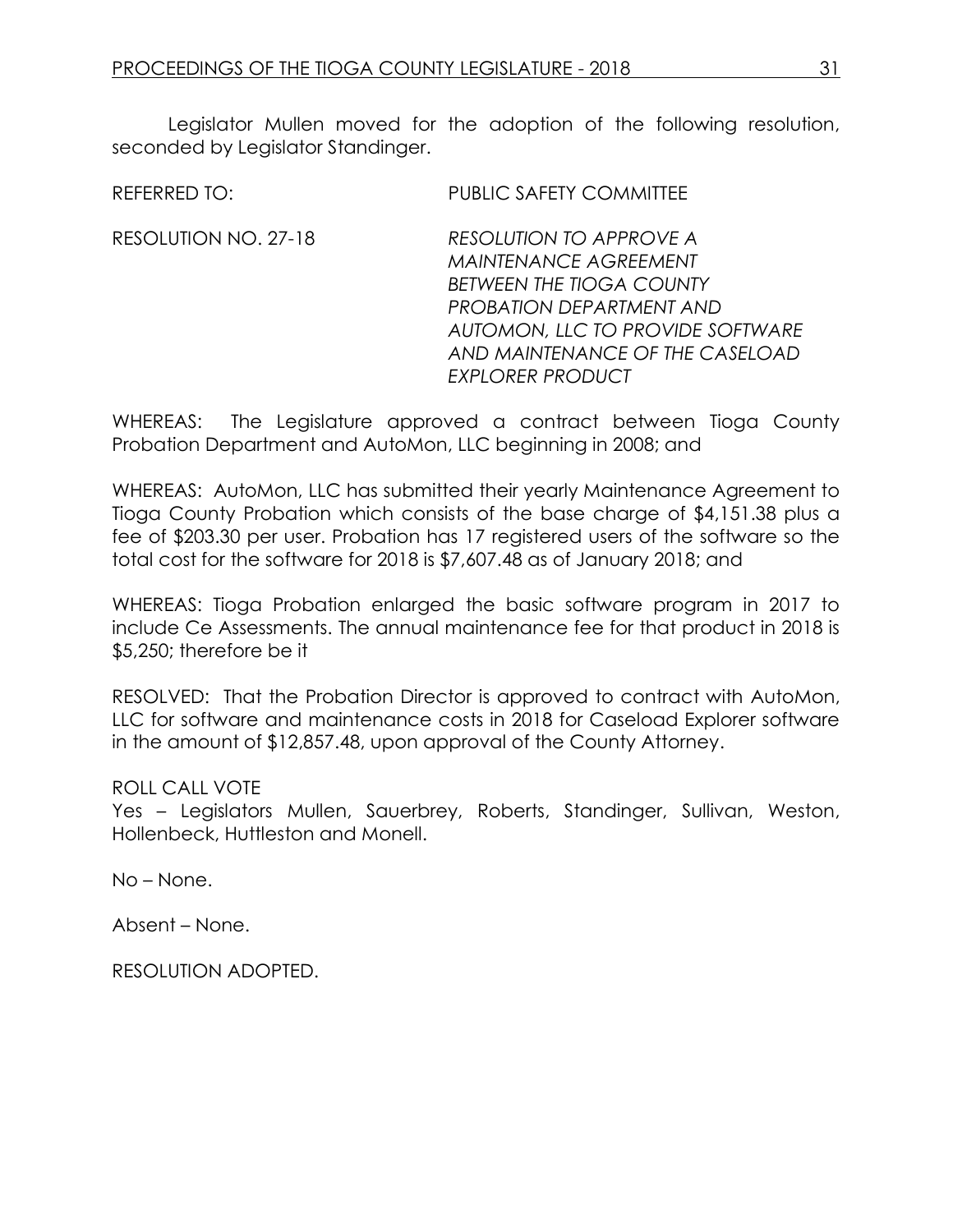Legislator Monell moved for the adoption of the following resolution, seconded by Legislator Mullen.

REFERRED TO: FINANCE/LEGAL

RESOLUTION NO. 28-18 *ACCEPT INDIGENT LEGAL SERVICES AWARD AND AMEND BUDGET*

WHEREAS: The Assigned Counsel Administrator's Office has been awarded an Indigent Legal Services Grant (C700049) in the amount of \$61,902; and

WHEREAS: \$28,686.02 was approved and appropriated with the 2018 Budget; and

WHEREAS: The remaining funds now need to be appropriated; therefore be it

RESOLVED: That the ILS Grant remaining funds of \$33,215.98 be appropriated and the 2018 Budget be amended as follows:

| Expense Account: A 1173 510010 Full Time Salary | \$17,902.00 |
|-------------------------------------------------|-------------|
| A 1173 510020 Part Time Salary                  | \$9,813.98  |
| A 1173 540620 Software Expenses                 | \$2,500.00  |
| A 1173 540040 Books                             | \$3,000.00  |
|                                                 |             |

A1173 430260 State Aid Revenue \$33,215.98

ROLL CALL VOTE

Yes – Legislators Mullen, Sauerbrey, Roberts, Standinger, Sullivan, Weston, Hollenbeck, Huttleston and Monell.

No – None.

Absent – None.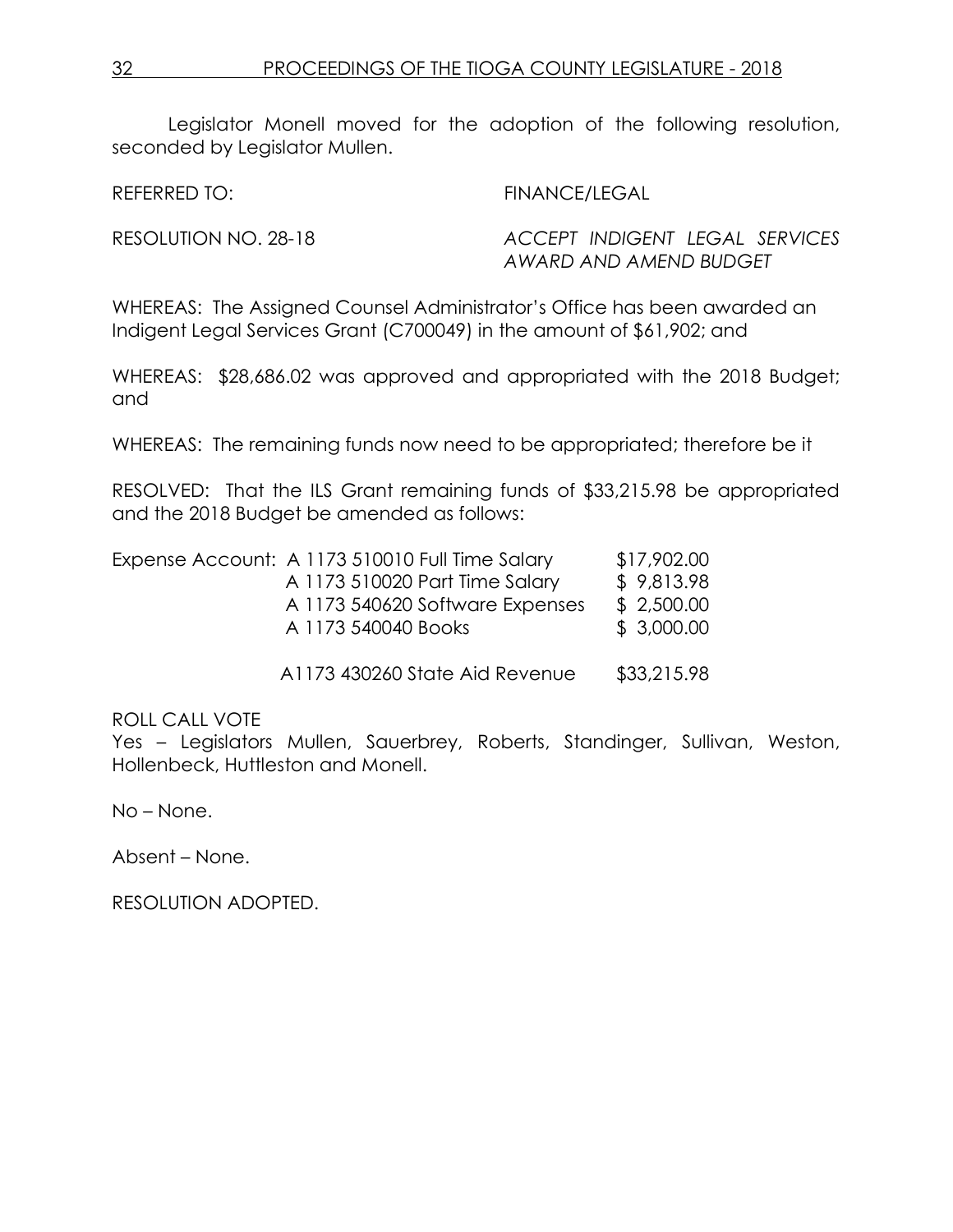Legislator Standinger moved for the adoption of the following resolution, seconded by Legislator Monell.

| REFERRED TO:         | <b>HEALTH &amp; HUMAN SERVICES COMMITTEE</b><br><b>FINANCE COMMITTEE</b> |
|----------------------|--------------------------------------------------------------------------|
| RESOLUTION NO. 29-18 | AMEND 2018 BUDGET AND<br>APPROPRIATION OF FUNDS                          |
|                      | SOCIAL SERVICES                                                          |

WHEREAS: Additional funding has been awarded to Tioga County Department of Social Services from the Office of Children and Family Services for Non-Residential Domestic Violence Services; and

WHEREAS: A New Hope Center is the approved Non-Residential Domestic Violence Program in Tioga County; and

WHEREAS: Appropriation of Funds requires Legislative approval; therefore be it

RESOLVED: That the 2018 budget be amended and funds be appropriated as follows:

|     | From: A6010.446100 Federal Aid: Administration | \$29,854 |
|-----|------------------------------------------------|----------|
| To: | A6010.540140 Contracting Services              | \$29,854 |

ROLL CALL VOTE

Yes – Legislators Mullen, Sauerbrey, Roberts, Standinger, Sullivan, Weston, Hollenbeck, Huttleston and Monell.

No – None.

Absent – None.

#### RESOLUTION ADOPTED.

Legislator Hollenbeck moved for the adoption of the following resolution, seconded by Legislator Mullen.

| REFERRED TO:         | PERSONNEL COMMITTEE<br><b>LEGISLATIVE WORKSESSION</b>                                                                                   |
|----------------------|-----------------------------------------------------------------------------------------------------------------------------------------|
| RESOLUTION NO. 30-18 | <b>RESOLUTION TO DECLARE WORK DAY</b><br>STATUS FOR ELECTED AND<br><b>APPOINTED OFFICIALS (EMERGENCY</b><br><b>SERVICES DEPARTMENT)</b> |